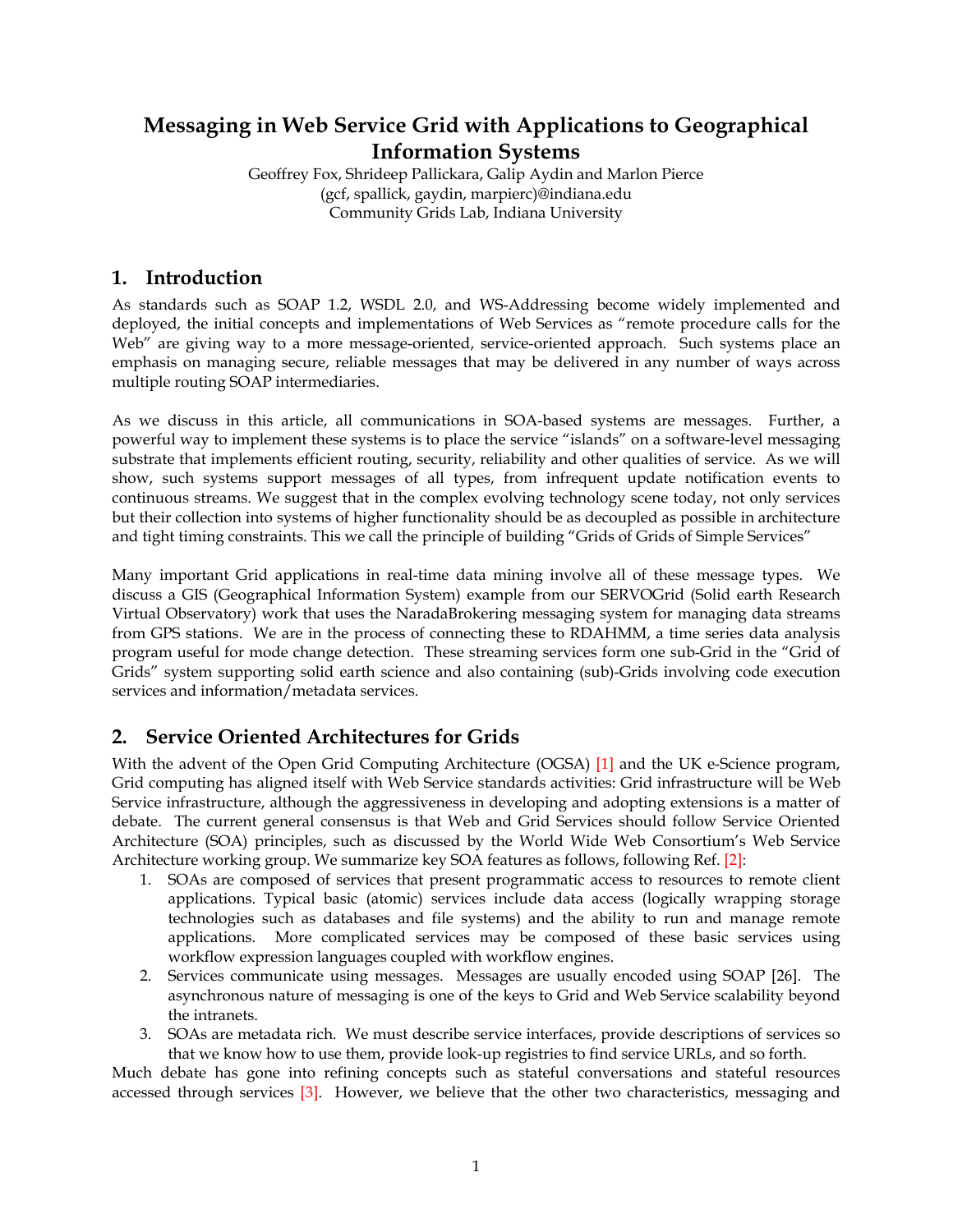metadata, have been somewhat overlooked. In this paper, we are particularly interested in the messaging infrastructure needed to realize such things as the SOAP message processing model (particularly in SOAP 1.2), which allows for multiple intermediaries that will need to process header information required by WS-Addressing and WS-Security.

These issues have direct relevance to scientific Grid applications, which need to go beyond remote procedure calls in client-server interactions to support integrated distributed applications that couple databases, high performance computing codes, and visualization codes with real time streaming data [4, 5]. These coordinated, composite applications are asynchronous by their nature: applications may take hours or days to complete. Message-based Grids, events, and service coordination are not just abstract Grid research issues: they are needed to meet the requirements of real science application Grids, as we discuss below.

In our discussion of these topics, we emphasize the message orientation of SOAs and Web Service Grids. Messages may range from infrequent notification events to remote method invocations/responses to streaming data. Various Web Service specifications (Sections 2 and 3) are intended to provide the underpinnings of such a system, allowing for asynchronous communication, reliability, message routing, and security. We discuss our implementation of these specifications on top of NaradaBrokering, a general purpose messaging software substrate (Sections 4 and 5). The implication of SOA principles is that service implementations will proliferate in various domains, which may be composed in various ways for specific applications. We have dubbed this composition of services as a "Grid of Grids," discussed in Section 6. Finally, in Sections 7 and 8 we present an example application within a Grid of Grids: streaming data control of GPS stations to support real-time data mining.

### **3. Messaging in Web/Grid Environments**

Messaging is a fundamental primitive in distributed systems. Entities communicate with each other through the exchange of messages, which can encapsulate information of interest such as application data, errors and faults, system conditions, search and discovery of resources. A related concept is that of *notifications* where entities receive messages based on their registered interest in certain occurrences or situations. Messaging and notifications are especially important in the Service Oriented Architecture (SOA) model engendered by Web Services. Here, Web Services interact with each other through the exchange of messages.

In this section, we first discuss message exchange patterns and also briefly review two specifications in the area of notifications. There are two main entities involved in a notification: the *source* which is the generator of notifications and the *sink* which is interested in these notifications. A sink first needs to register its *interest* in a situation, this operation is generally referred to as a *subscribe* operation. The source first wraps *occurrences* into notification messages. Next, the source checks to see if the message satisfies the constraints specified in the previously registered subscriptions. If so, the source routes the message to the sink. This routing of the message from the source to the sink is referred to as a notification. It should be noted that there could be multiple sources and sinks within the system. Furthermore, each sink could register its interests with multiple sources, while a given source can manage multiple sinks. The complexity of the subscriptions registered by a sink could vary from simple strings such as "Weather/Warnings" to complex XPath or SQL queries. Some application examples are given in Section 8.

We take the point of view that all communications within an SOA-based Grid should be treated as messages. This applies equally well to event notifications as to data streams. The capabilities of the messaging substrate, and the associated Web Service standards that define qualities of service, may be applied equally to all of these messages.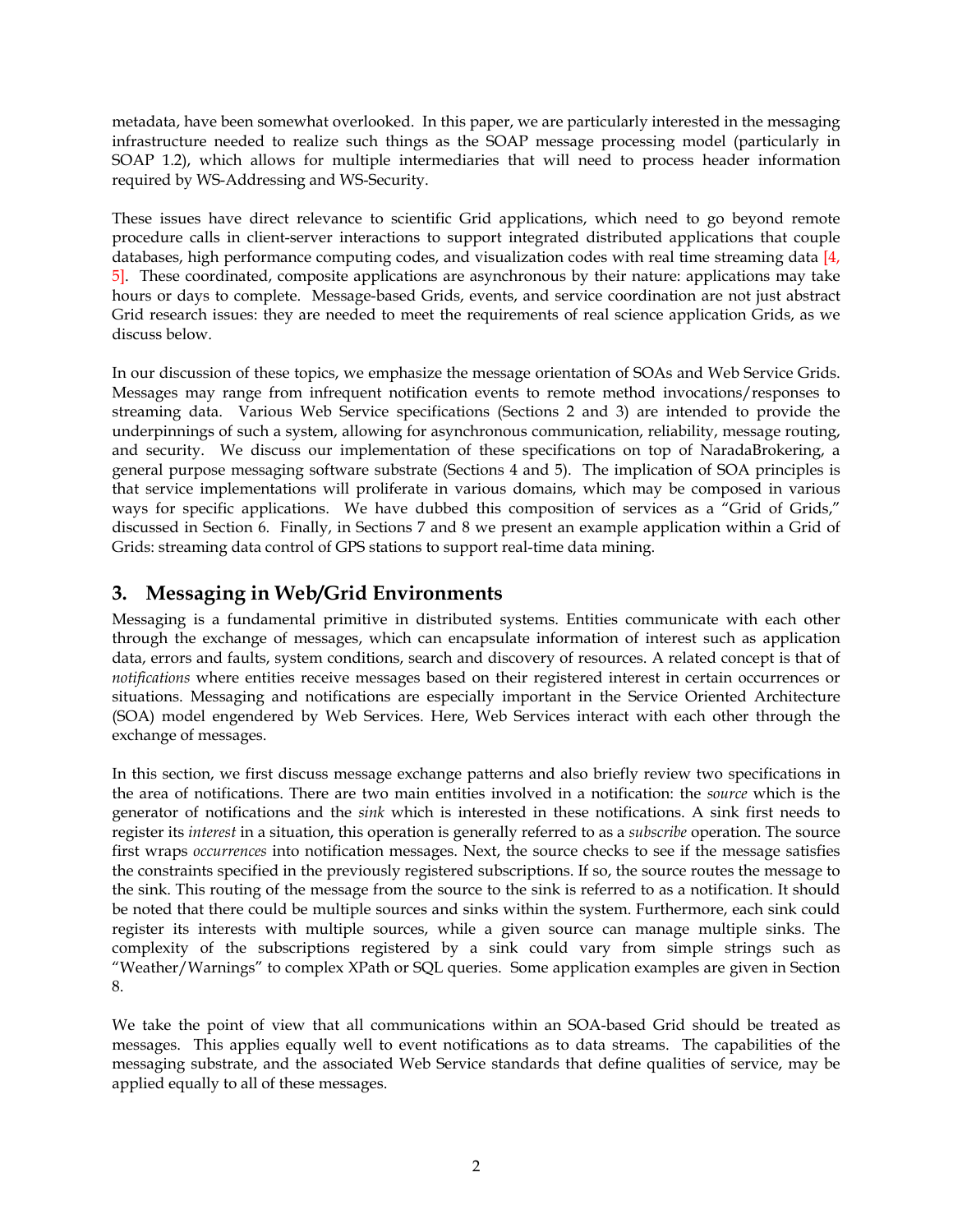#### **3.1 WSDL Message Exchange Patterns**

Messaging is fundamental to Web Services, and WSDL [6], which describes these services, facilitate the description of various message exchange patterns (hereafter MEP) that are possible between service endpoints. Since these MEPs are defined to be part of the WSDL document, any node wishing to interact with the service knows both the *sequence* and the *cardinality* of messages associated with a given WSDL operation. WSDL 1.1 defined a basic set of MEPs; this has been expanded upon in WSDL 2.0.

WSDL 1.1 describes four MEPs defining the sequence and cardinality of abstract messages –- *In, Out, Fault* – that are part of a WSDL operation. The MEPs governing the exchanges between a service **S** and a node **N** are *one-way*, *request/response*, *notification* and *solicit*. A one-way message comprises a single *Out* message from a service **S** to node **N**. A request/response comprises an *In* message sent by a node **N** that is followed by an *Out* message by the service **S**. The notification MEP is simply an *Out* message from a service **S** to a node **N**. Finally, a solicit MEP is an *Out* message from service **S** followed by an *In* message from node **N**. It must be noted that the *Out* message in the notification MEP and the *In* message in the solicit MEP can also be a Fault message.

WSDL 2.0 has defined 4 additional MEPs *Robust In-Only*, *In-Optional-Out*, *Robust Out-Only* and *Out-Optional-In* which are extensions to the four MEPs that were defined in WSDL 1.1. These patterns occur because of the new fault propagation rules that are part of WSDL 2.0. The MEPs with the *optional* tag within them are patterns that comprise one or two messages, with the second message being a *Fault* that was triggered because of the first message in the pattern. The MEPs with the *robust* tag within them are patterns with exactly one message, however a fault may be triggered because of the first message.

#### **3.2 WS-Eventing**

Figure 3 depicts the chief components in WS-Eventing [7] a specification from Microsoft and IBM. When the sink subscribes with the source, the source includes information regarding the subscription manager in its response. Subsequent operations –- such as getting the status of, renewing and unsubscribing – pertaining to previously registered subscriptions are all directed to the subscription manager. The source sends both notifications and a message signifying the end of registered subscriptions to the sink.



**Figure 1: WS-Eventing - Chief components** 

### **3.3 WS-Notification**

The WS-Notification specification refers to a set of specifications comprising WS-BaseNotification [8], WS-Brokered Notification [9] and WS-Topics [10]. WS-BaseNotification standardizes exchanges and interfaces for producers and consumers of notifications. WS-Brokered Notification facilitates the deployment of Message Oriented Middleware (MOM) to enable brokered notifications between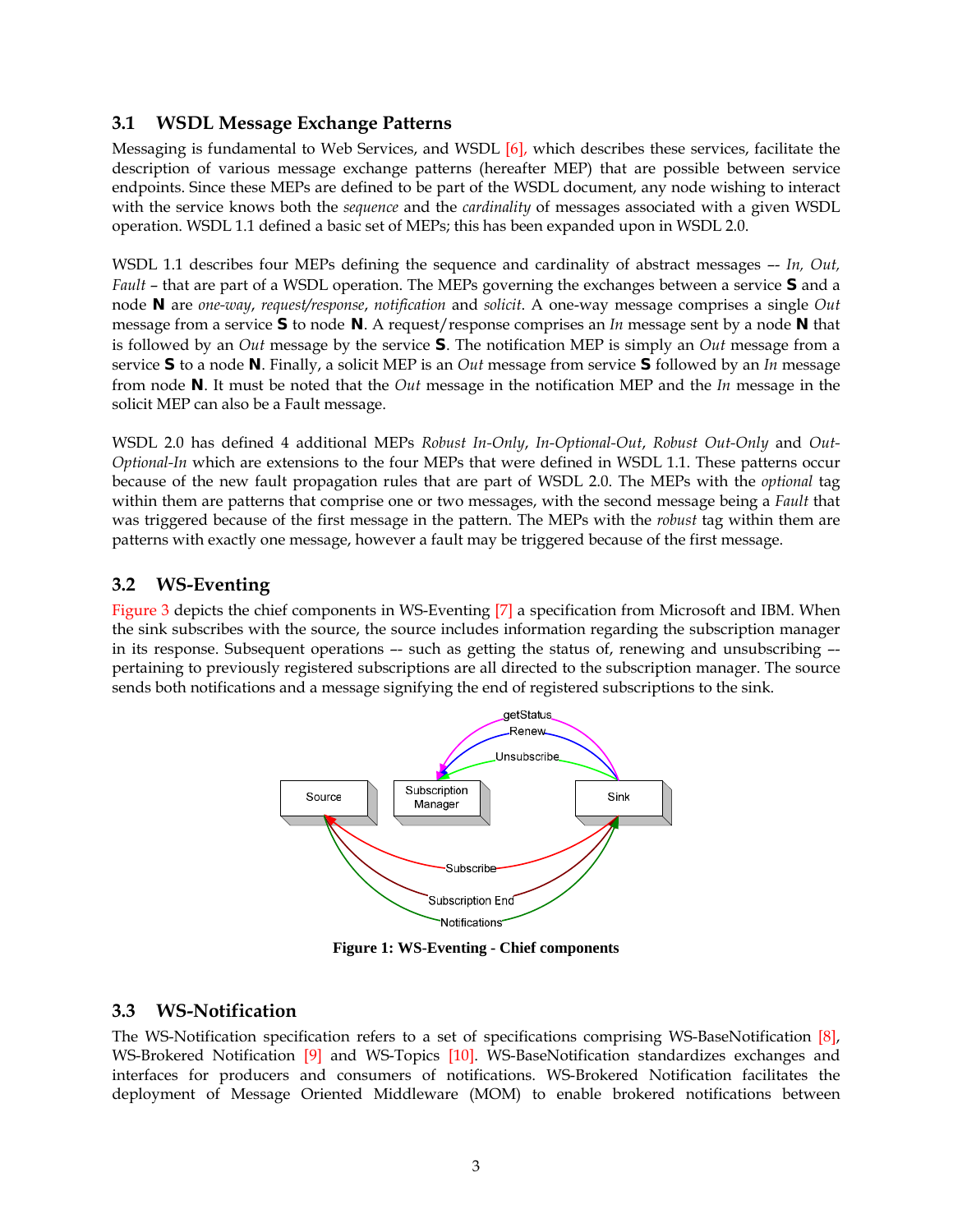producers and consumers of the notifications. WS-Topics deals with the organization of subscriptions and defines dialects associated with subscription expressions; this is used in the conjunction with exchanges that take place in WS-BaseNotification and WS-Brokered Notification. WS-Notification currently also uses two related specifications from the WSRF specification; WS-ResourceProperties [11] to describe data associated with resources, and WS-ResourceLifetime [12] to manage lifetimes associated with subscriptions and publisher registrations (in WS-BrokeredNotifications).



**Figure 2: WS-BaseNotification - Chief components** 

Figure 1 depicts the chief components of the WS-BaseNotification specification. Also, depicted in this figure are the interactions (along with the directions) that these components have with each other. In WS-BaseNotification, a subscriber registers a consumer with a producer, which in turn includes information regarding the subscription manager in its response. Consumers can pause and resume subscriptions, with no messages being delivered while the subscription is in a paused state. Resumption of subscriptions after a pause can entail replay of all notifications that occurred in the interim. After a disconnect, either due to a scheduled downtime or failure, a consumer may also retrieve the last message issued by a producer. Finally, notifications from the producer are issued directly to the consumer. In WS-Notification each subscription is considered to be a resource (more appropriately a WS-Resource [13]). A consumer can use WS-ResourceLifetime or WS-ResourceProperties to manage lifetimes and properties associated with these subscriptions.



**Figure 3: WS-BrokeredNotification - Chief components** 

Figure 2 depicts the chief components of the WS-BrokeredNotification specification. The notification broker interface performs the function of an intermediary between the producers and consumers of content. The broker is responsible for managing the subscriptions and also for routing the notifications to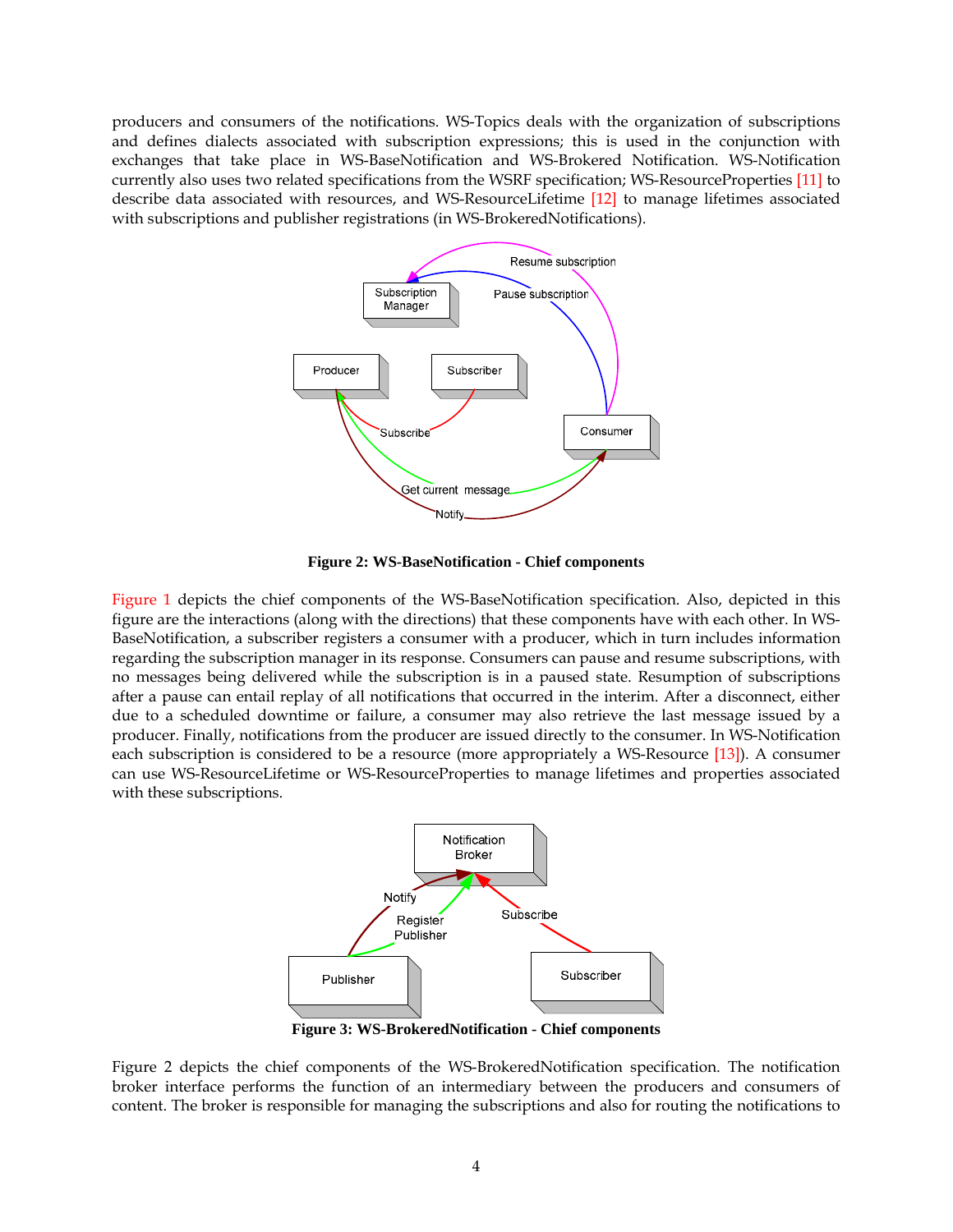the subscriber. Furthermore, the broker also maintains a topic space (based on the WS-Topics specification) that allows consumers to review the list of topics to which publishers publish. It should be noted that each topic is also a resource and can be inspected for its properties such as *dialect* and *topic expressions*.

## **4. Reliable Messaging in Web/Grid Environments**

As web services have become dominant in the Internet and Grid systems landscape, a need to ensure guaranteed delivery of interactions (encapsulated in messages) between services has become increasingly important. This highly important and complex area was previously being addressed in the Web Services community using homegrown, proprietary, application specific solutions. It should be noted that the terms guaranteed delivery and reliable delivery tend to be used interchangeably to signify the same concept.

Reliable delivery of messages is now a key component of the Web Services roadmap, with two promising, and competing, specifications in this area viz. WS-Reliability (hereafter WSR) [14] from OASIS and WS-ReliableMessaging (hereafter WSRM) [15] from IBM and Microsoft among others

### **4.1 WS-ReliableMessaging and WS-Reliability**

The specifications – WSR and WSRM – both of which are based on XML, address the issue of ensuring reliable delivery between two service endpoints. Both the specifications use positive acknowledgements to ensure reliable delivery. This in turn implies that error detections, initiation of error corrections and subsequent retransmissions of "missed" messages can be performed at the sender side. A sender may also proactively initiate corrections based on the non-receipt of acknowledgements within a pre-defined interval. WSRM also incorporates support for negative acknowledgements which facilitates sender side error corrections.

The specifications also address the related issues of ordering and duplicate detection of messages issued by a source. A combination of these issues can also be used to facilitate exactly once delivery. Both the specifications facilitate guaranteed exactly-once delivery of messages, a very important quality of service that is highly relevant for transaction oriented applications; specifically banking, retailing and ecommerce.

Both the specifications also introduce the concept of a group (also referred to as a sequence) of messages. All messages that are part of a group of messages share a common group identifier. The specifications explicitly incorporate support for this concept by including the group identifier in protocol exchanges that take place between the two entities involved in reliable communications. Furthermore, in both the specifications the qualities of service constraints that can be specified on the delivery of messages are valid only within a group of messages, each with its own group identifier.

The specifications also introduce timer based operations for both messages (application and control) and group of messages. Individual and group of messages are considered invalid upon the expiry of timers associated with them. Finally, the delivery protocols in the specifications also incorporate the use of timers to initiate retransmissions and to time out retransmission attempts.

In terms of security both the specifications aim to leverage the WS-Security [16] specification, which facilitates message level security. Message level security is independent of the security of the underlying transport and facilitates secure interactions over insecure communication links.

The specifications also provide for notification and exchange of errors in processing between the endpoints involved in reliable delivery. The range of errors supported in these specifications can vary from an inability to decipher a message's content to complex errors pertaining to violations in implied agreements between the interacting entities.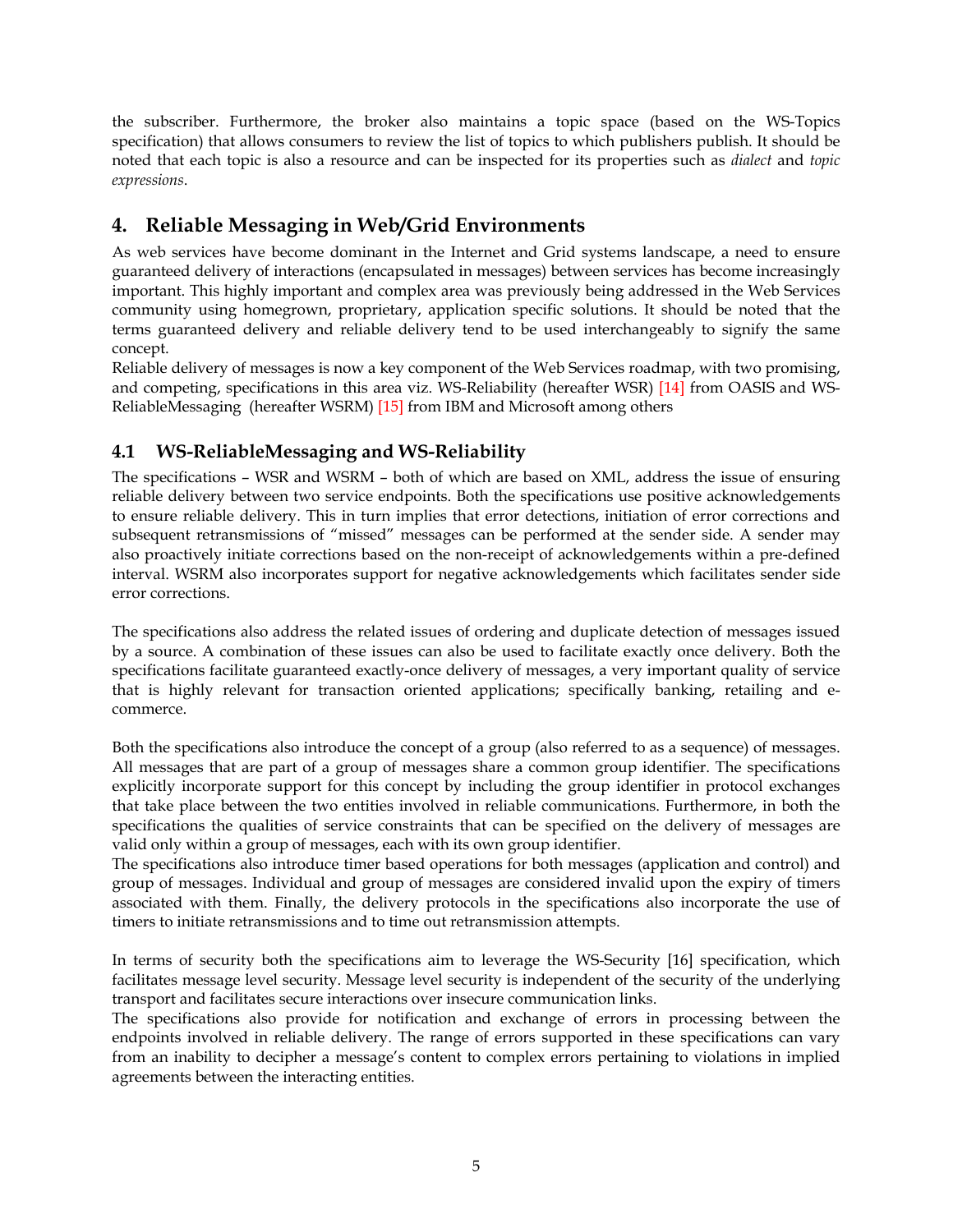### **5. Messaging Infrastructures for SOA**

The SOAP processing model supports a general purpose messaging strategy of multiple, distributed SOAP processing nodes that can act as intermediaries, routing nodes, and final destinations. This model goes well beyond the standard client-server, remote procedure call methodology that many current Web Service implementations use. In this section, we review the general requirements for building a message oriented middleware (MoM) that will realize the SOAP processing model as well as several Web Service extensions. A more detailed discussion of these topics is given in [17]. Such middleware messaging substrates may, in addition, provide additional levels of support that are logically separate from services and messages, such as performance, fault tolerance, and reliability. The Community Grids Lab has for several years been developing a messaging substrate NaradaBrokering [18]-24. NaradaBrokering is an open-source, distributed messaging infrastructure. The smallest unit of this distributed messaging infrastructure intelligently processes and routes messages, while working with multiple underlying communication protocols. We refer to this unit as a *broker*. In NaradaBrokering communication is asynchronous and the system can support different interactions by encapsulating them in specialized messages, which we call *events*. Events can encapsulate information pertaining to transactions, data interchange, method invocations, system conditions and finally the search, discovery and subsequent sharing of resources. NaradaBrokering places no constraints on the size, rate, or scope of the interactions encapsulated within these events or the number of entities present in the system.

In NaradaBrokering we impose a hierarchical, cluster-based structure on the broker network [19]. This cluster-based architecture allows NaradaBrokering to support large heterogeneous client configurations. The routing of events within the substrate is very efficient [21] since for every event, the associated targeted brokers are usually the only ones involved in disseminations. Furthermore, every broker, either targeted or en route to one, computes the shortest path to reach target destinations while eschewing links and brokers that have failed or have been failure-suspected.

#### **5.1 Services within Messaging Infrastructures**

In messaging systems, entities should be able to specify constraints on the Quality of Service (QoS) related to the delivery of messages. The QoS pertain to the reliable delivery, order, duplicate elimination, security and size of the published events and their encapsulated payloads. We have researched these issues for delivery [22] of events to authorized/registered entities. The delivery guarantee is satisfied in the presence of both link and node failures. Entities are also able to retrieve events that were missed during failures or prolonged disconnects. The scheme also facilitates exactly-once ordered delivery of events.

#### **5.1.1 Reliable Delivery Service and Replay of events**

The NaradaBrokering substrate's reliable delivery guarantee holds true in the presence of four conditions.

- 1. Broker and Link Failures: The delivery guarantees are satisfied in the presence of individual or multiple broker and link failures. The entire broker network may fail. Guarantees are met once the broker network (possibly a single broker node) recovers.
- 2. Prolonged Entity disconnects: After disconnects an entity can retrieve events missed in the interim.
- 3. Stable Storage Failures: The delivery guarantees must be satisfied once the storage recovers.
- 4. Unpredictable Links: Events can be lost, duplicated or re-ordered in transit over individual links.

The scheme also facilitates ordered and *exactly once* delivery of events. More recently the reliable delivery framework has been extended to incorporate support for multiple replications. Any of these replicas could be used for recovery from failures or to ensure reliable delivery. The replicas themselves may fail and a recovering replica arrives at a consistent after exchanging a series of control messages with the other replicas.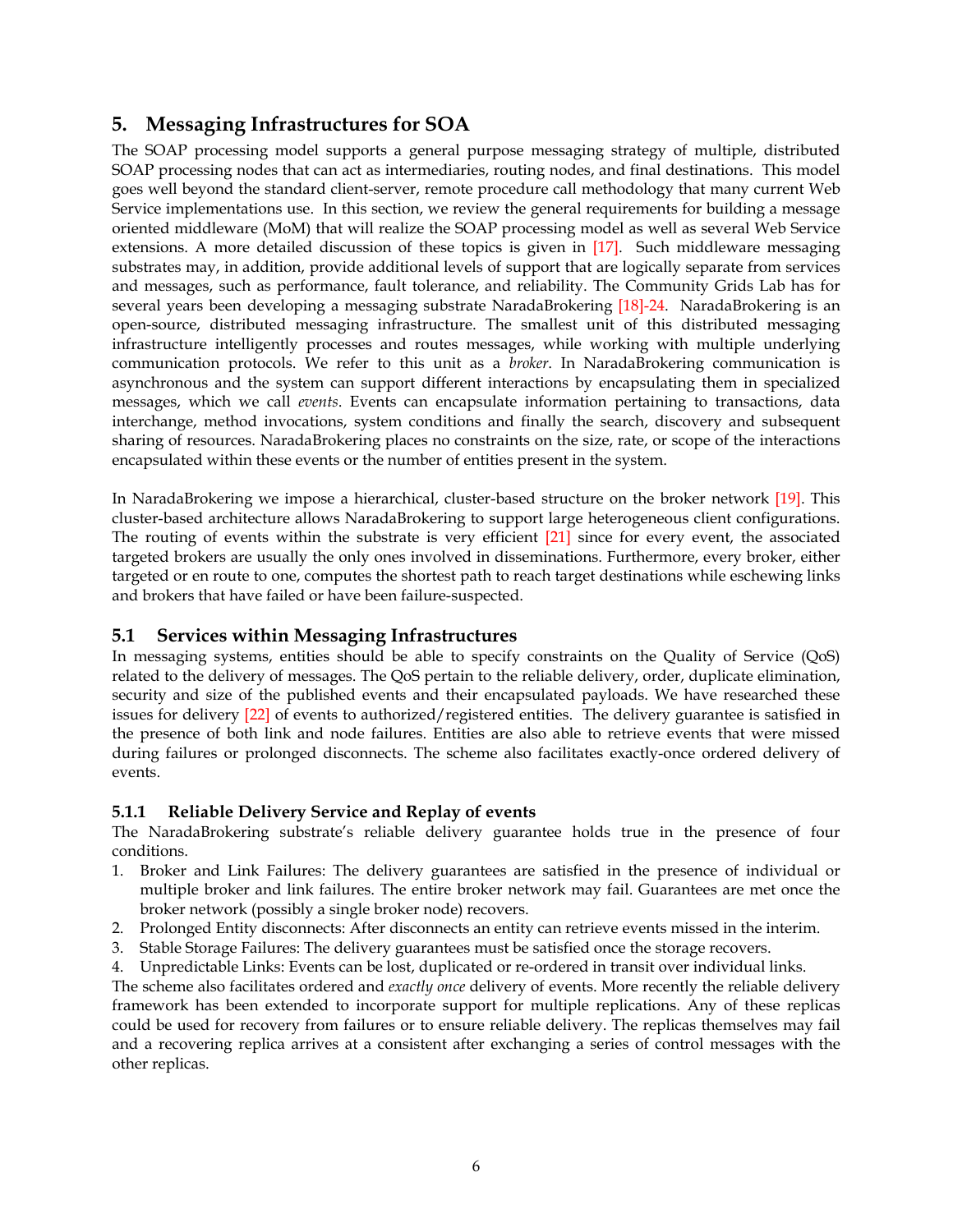The NaradaBrokering reliable delivery scheme has been extended to provide support replays of events. A variety of replay requests formats are supported. Furthermore, a time differential service which preserves the time-spacing between successive events in the replay is also available.

#### **5.1.2 Dealing with large payload sizes: Compression/Fragmentation**

Web Service messaging systems that support science Grids should provide a means for managing very large data transmissions. Compression and decompression are obviously desirable capabilities. Additionally, message fragmentation/coalescence can be used to verify completed and uncorrupted large transmissions, and also support partial re-transmissions in the case of failures. The latter efficiently eliminates the need to re-transmit the entire message in the case of a few incorrectly delivered fragments. Fragmentation also allows for parallel transmission within the MoM.

This capability in tandem with the reliable delivery service was used to augment GridFTP to provide reliable delivery of large files across failures and prolonged disconnects. The recoveries and retransmissions involved in this application are very precise. Additional details can be found in Ref [23]. Here, we had a proxy collocated with the GridFTP client and the GridFTP server. This proxy, a NaradaBrokering entity, utilizes NaradaBrokering's fragmentation service to fragment large payloads (> 1 GB) into smaller fragments and publish fragmented events. Upon reliable delivery at the server-proxy, NaradaBrokering reconstructs original payload from the fragments and delivers it to the GridFTP server.

#### **5.1.3 Time and Buffering Services**

Proper time sequence ordering of messages and events is of utmost importance in many applications, such as audio/video collaboration systems. The NaradaBrokering system provides this capability through an implementation of the Network Time Protocol (NTP). The NaradaBrokering TimeService [24] allows NaradaBrokering processes (brokers and entities alike) to synchronize their timestamps using the NTP algorithm with multiple time sources (usually having access to atomic time clocks) provided by various organizations, like NIST and USNO. The NaradaBrokering time service plays an important role in collaborative environments and can be used to time order events from disparate sources. The substrate includes a buffering service which can be used to buffer replays from multiple sources, time order these events and then proceed to release them.

#### **5.1.4 Security Services**

Messaging systems possess many interesting requirements not present in client-server systems. The latter may be suitably handled by transport level security, but in MoMs the messages may pass through many intermediaries and may be destined for multiple recipients. The NaradaBrokering security framework [25] provides a scheme for end-to-end secure delivery of messages between entities within the system. The scheme protects an event in its traversal over multiple, possibly insecure, transport hops. Entities can verify the integrity and source of these events, before proceeding to process the encrypted payload.

#### **5.2 Broker Discovery**

Since accesses to services are mediated through the distributed broker substrate it is essential that an entity connect to a broker that maximizes its ability to utilize the hosted services. Furthermore, since the broker network is a very dynamic and fluid system, where broker processes may join and leave the broker network at arbitrary times and intervals, it is not possible for an entity to assume that a given broker is available at all times. Static solutions to this problem might result in a certain known remote broker being accessed over and over again. This in turn causes degradations due to poor bandwidth utilizations. The broker discovery process in the NaradaBrokering substrate operates on the current state of the broker network and ensures that a discovered broker is the *nearest* available one; where nearest corresponds to network proximities or latencies. In this scheme newly added brokers within overloaded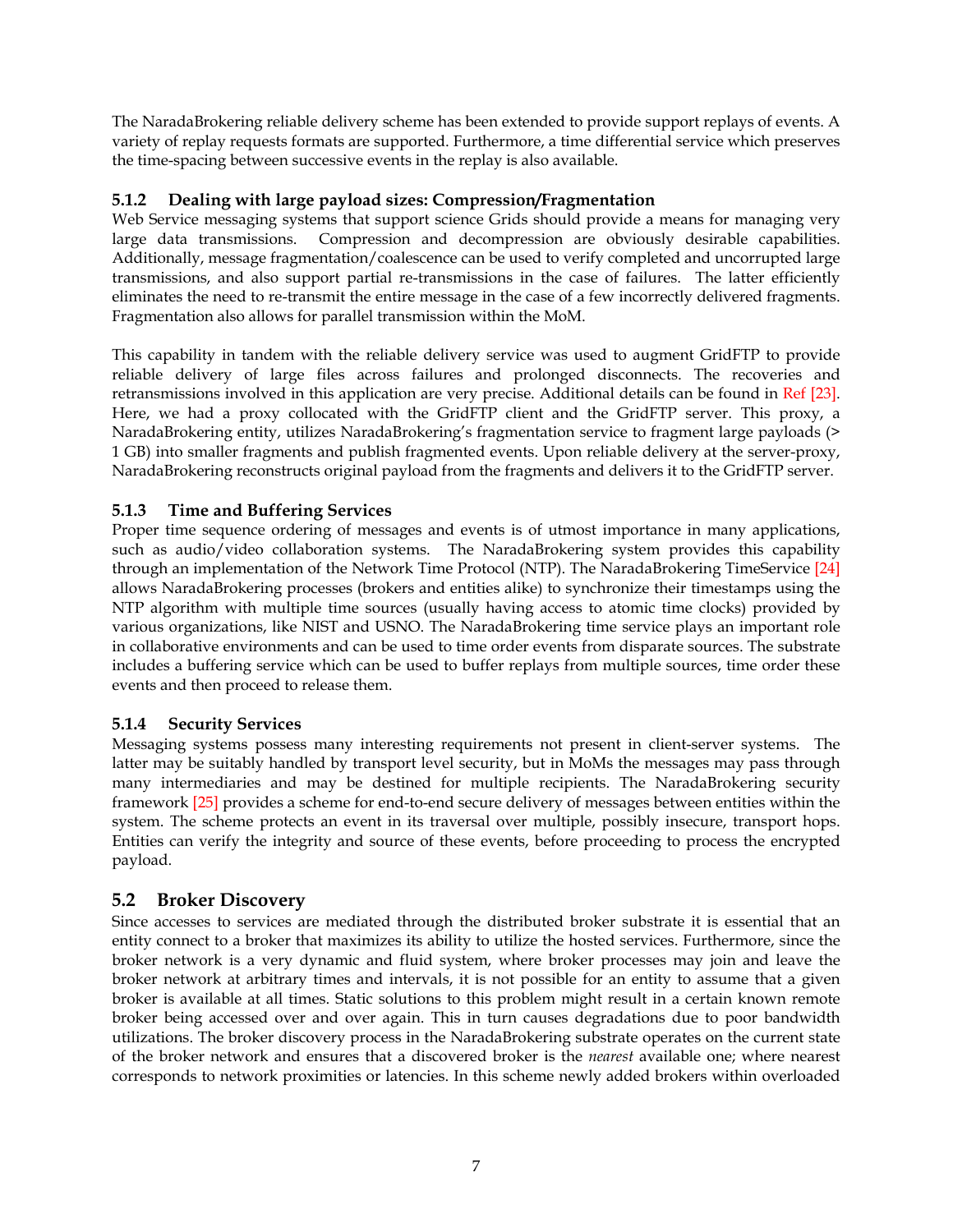broker *clusters* in the substrate are assimilated faster since the discovery process allows these brokers to be preferentially selected. This scheme thus allows brokers to be added to enable to the system to scale.

#### **5.3 Support for Web/Grid Service specifications**

The substrate has recently incorporated support for Web/Grid Services. The substrate incorporates support for several Web/Grid service specifications such as WS-Eventing, WS-ReliableMessaging and WS-Reliability. Work on the implementation of the WS-Notification suite of specifications is currently an on-going effort. It must be noted that almost all Web/Grid Service specifications leverage the SOAP [26] specification. We are currently also incorporating support for SOAP within the substrate. This would allow the substrate to perform certain services for SOAP messages, function as a SOAP intermediary, and also facilitate the routing of SOAP messages. Web/Grid Services can then send SOAP messages directly to the substrate. Another area that we intend to research further is the support for high-performance transport of SOAP messages.

### **6. Support for SOAP within messaging substrates**

SOAP has emerged as the de facto standard for encapsulating and transporting various Web Services interactions. SOAP, along with WSDL and UDDI [27], has been included as part of the WS-I Basic Profile [18]. Addressing support for SOAP within the substrate is thus central to our strategy. Subsequent subsections describe our approach to providing support for Web Services within the substrate. By incorporating the SOAP processing stack into the substrate applications residing in different hosting environments (C++ based gSOAP, .NET-based WSE, or Perl-based SOAP::Lite) can interact with the substrate. Furthermore, so long as these Web Services are connected to the substrate they can partake from all the QoS provided to the NaradaBrokering clients. This includes features such as failure resilience and recovery from failures. This approach requires the substrate to function as a SOAP node which conforms to the SOAP processing model governing the actions that need to taken upon receipt of a SOAP message. Specifically in SOAP 1.2 the substrate needs to deal with the role (in SOAP 1.1 this corresponds to the actor attribute), mustUnderstand and the relay attributes. The substrate will issue a fault if the message contains any headers targeted to its role, with the mustUnderstand attribute set, which it cannot process.

Finally it must be noted that the substrate may forward or interact with other SOAP intermediaries inside or outside the substrate to accomplish certain functions. The SOAP 1.2 model allows the relay attribute to be incorporated into SOAP message headers to facilitate such an interaction. In some cases, such as WS-Eventing and WS-Notification, the substrate can provide support for delegated interactions such as information regarding the list of topics, management of subscriptions and their lifetimes, and replays of notification messages to recovering endpoints. Another related capability is that of a *proxy* where the substrate can interact with other Web Services on behalf of a non-Web Service endpoint.

### **6.1 Federation of competing specifications**

The substrate can facilitate federation between competing specifications in the same target area. Examples of such scenarios include WS-ReliableMessaging (WSRM) and WS-Reliability in the reliable delivery area and WS-Eventing and WS-Notification in the area of notifications. Such a federation would enable service endpoints from competing specifications to interoperate with each other. This capability requires the substrate to map not only the structural elements of the SOAP messages but do so while ensuring that the semantics encapsulated within the original message are also mapped accordingly. It is entirely possible that in some cases it might not be possible to find a semantically equivalent operation in a target specification; here we may either throw faults or provide for custom extensions.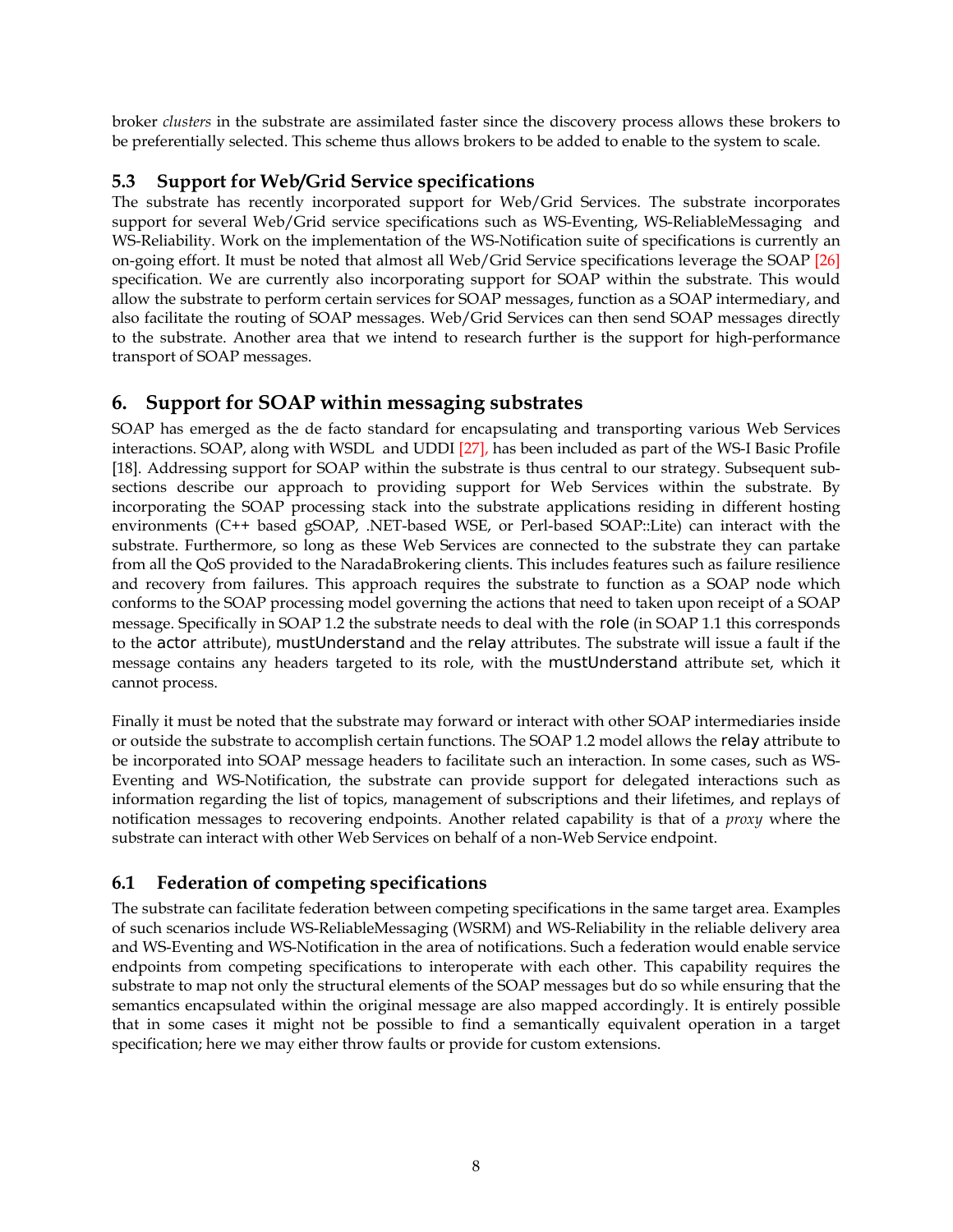#### **6.2 Functioning as a SOAP intermediary**

The substrate can provide a variety of services to SOAP messages. This includes support for compressing and decompressing, fragmenting and coalescing data encapsulated in the SOAP body, and logging of messages for subsequent replays among others. A substrate operates in variety of roles. A SOAP message can include such processing directives for the substrate through SOAP headers targeted to it as a SOAP intermediary. Additionally the substrate can provide support for conversion between different encoding schemes that may be employed in a SOAP message.

### **6.3 Support for Filters/Handlers**

In this section we include a brief description of the typical deployment of services and accesses to these services. We also discuss extensions that most hosting environments provide for augmenting the behavior and functionality of service endpoints. This lays the groundwork for our strategy for making the substrate permeate service endpoints.

To facilitate incremental addition of capabilities to service endpoints one can also configure *filters* (examples include filters for encryption, compression, logging etc.) in the processing path between the service endpoints. Since the service endpoints communicate using SOAP messages these filters operate on SOAP messages. Several of these filters can be cascaded to constitute a *filter pipeline*. Services are generally hosted within a hosting environment also known as a *container*. The container provides a variety of services which the service implementation can use. For example, a service implementation need not worry about communication details since this necessary functionality would be implemented within a *container component* such as servlets in the Java J2EE environment. This component in tandem with the container *support classes* is responsible for packaging data received over the wire into data structures that can be processed by the service implementation. An instance of the web component is typically automatically generated by the container during the *deployment* phase of the Web Service. This scenario is depicted in Figure 1. It is possible to deploy services without a container. In the simplest case one may simply use the TCP protocol for communications and reconstruct SOAP messages from byte packets received over a socket; a custom deployment component can used to configure filter pipelines.



**Figure 4: Deployment of services and filter-pipelines**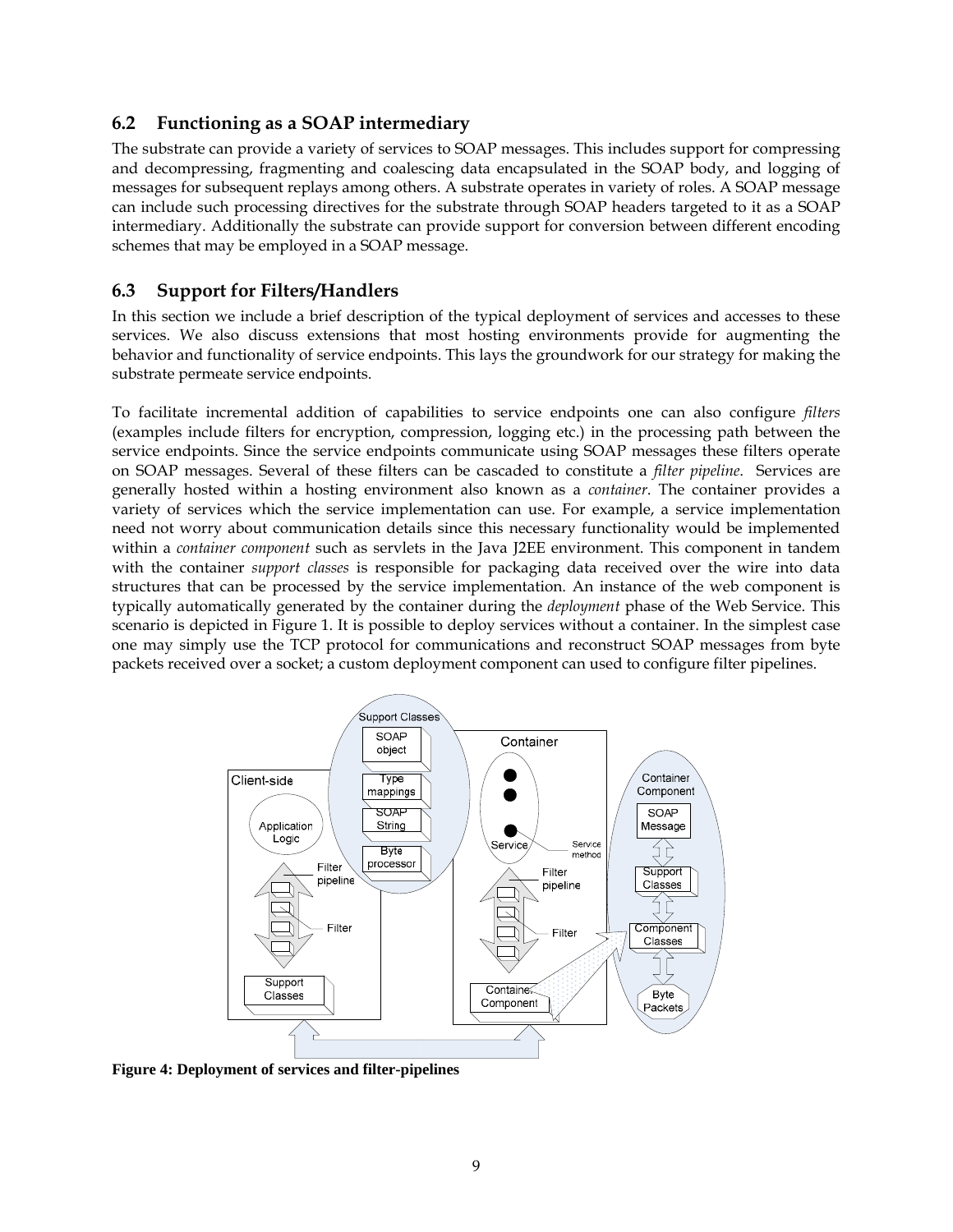Filters within a pipeline operate on SOAP messages encapsulating invocation requests or responses. In the case of a service this pipeline is configured between the container component and the service, while in the case of clients this is configured between the support classes and the application logic. It should also be noted that individual filters are autonomous entities that have access to the entire SOAP message encapsulating the request/invocation. Individual filters are allowed to modify both the header and body elements of SOAP messages. The order in which filters operate on messages needs to be consistent, for example the stages at which encryption/decryption and compression/decompression take place at the service endpoints should be consistent otherwise unpredictable results/behavior may ensue.

There are three advantages to utilizing the filter approach. First, it entails no changes to the service endpoints: this facilitates incremental addition of capabilities. Second, filters can be developed and tested independent of the service endpoints thus providing greater robustness. Finally, the filter approach promotes code reuse since different filters corresponding to security, compressions, logging or timestamps can be utilized by multiple services.

The substrate can provide additional capabilities by permeating a service endpoint. Specially designed filters allow the incremental addition of capabilities to existing services. These filters encapsulate several of the substrate's capabilities and in some cases allow for richer interaction with the substrate. A heartbeat filter would send a message at regular intervals to the substrate indicating that it is alive; this in turn helps discovery services within the substrate to identify live service instances. A performance monitoring filter would in turn notify the substrate at regular intervals about the load that it is experiencing. This in turn allows the substrate to load balance service requests by routing them to the least overloaded service instance. A filter may also automatically generally service advertisements along with information related to the transports available at the service endpoint. Additionally, these filters can also leverage the substrate's capabilities to communicate across NAT (Network Address Translator), firewall and proxy boundaries.

### **6.4 High performance transport of SOAP**

The substrate provides support for a very wide array of transports (TCP, UDP, Multicast, SSL, HTTP and ParallelTCP among others). Depending on the size of SOAP message and the nature of continuing interactions appropriate transports will be deployed for communications. The nature of continuing interactions are dictated by issues such as whether the service exchanges messages at a high rate for a long time or whether the service considers reliable delivery to be more important than timely delivery. Filters at an endpoint can negotiate the best possible transport between itself and the substrate. The choice of the transport protocol being deployed is a function of the reliability, volume, rate and security requirements at the endpoint. The transport negotiations are carried out using a set of SOAP messages some of which are used to determine performance metrics such as latency, bandwidth, loss rates and jitters.

Note that the SOAP messages being transported can be based either on the traditional RPC style request/response message or the asynchronous one-way messaging. In the former case of RPC the substrate will facilitate correlations between requests and responses over transports, such as UDP, that do not naturally support a request/response based interaction that is at the heart of HTTP. The substrate will generate a UUID for such messages and include this as a header in the SOAP message. This message identifier when included in responses allows correlation with the original request.

Another area that we intend to research further is the support for high-performance transport of SOAP messages. Here we will leverage the XML Infoset; by separating the SOAP message context from its XML syntax, we can freely move between the binary and classic angle-bracketed representations of SOAP messages without content loss. Another area for further investigation is the efficient binary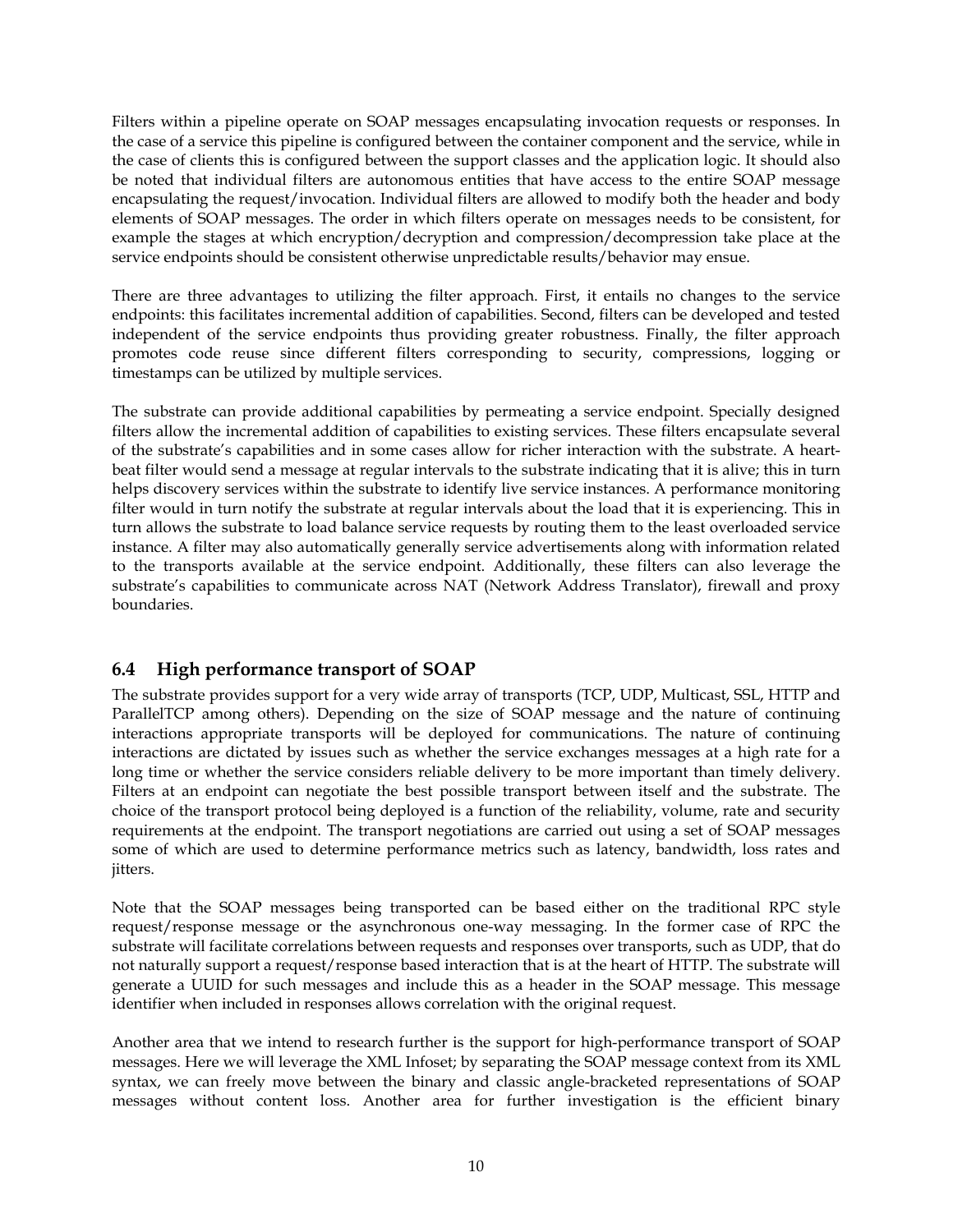representations of XML Infosets such as SOAP Message Transmission Optimization Mechanism (MTOM) [28] and XML-binary Optimized Packing (XOP) [29]. We are developing schemes which allow two endpoints to first negotiate the best-available transport and then proceed to use it for transfers. To accommodate legacy systems that do not use the XML format, the Data Format Description Language (DFDL) [30] is an XML-based language that describes the structure of binary and character-encoded files and data streams so that their format, structure, and metadata can be exposed. This can also be used in tandem while transferring binary data using SOAP.

These latter topics are particularly important in several application areas. We have primarily been interested in efficient message representation in order to support PDA and other end clients, which are typically reached over much lower speed networks and have limited memory and processing power. However, the same ideas should scale up for Web Service-based scientific computing, since efficient message compression and high performance processing are required for moving non-trivial data sets and messages. Finally, these transport mechanisms are also important to real-time processing. As we have emphasized, all communications are messages moving through the substrate. These messages may range from infrequent events to remote method invocations to negotiated streams of time-sequenced data.

## **7. Grids of Grids**

We may view it as a collection of capabilities provided by different organizations that have banded together to form a "Virtual Organization" [24]. A capability is just a Web Service, and Grids may be built from collections of Web Services. A Grid service is just a Web Service, although it may follow more restrictive conventions defined by OGSA. It is actually better to define a Grid by how it is used rather than how it is built. In this section we investigate some of the issues involved in building Grids of Grids.

We recommend two sets of services to facilitate such a scenario. Services provided within the substrate constitute the Internet-on-Internet (IOI) services. It is referred to as IOI since it enables us to build an application-level "Internet" of services connected by a messaging substrate that replicates in the application layer many of the desirable features (security, guaranteed delivery, optimal routing) that are normally found in the TCP/IP stack. See Ref [31] for a discussion of why TCP/IP is not enough, and thus why IOIs are necessary for SOAP messages. These services have been described in detail in sections 2 and 3.

The IOI services will be invisible to the applications that run in it. Applications would simply specify the QoS constraints and the substrate would deal with the complexity of satisfying these constraints. There are a number of higher level services and capabilities that do not belong in the IOI layer: these services typically extend the capabilities available through the IOI layer and are more specifically needed for Web Service management and apply to specific domains. Typical examples include service information and metadata management. We refer to this collection of capabilities as the Context and Information Environment (CIE). CIE services broadly fall into the following 5 categories.

- 1. Collaboration: Some collaborative applications may place a premium on the ability to pause/replay live streams rather than timely delivery. It is easy to see how the buffering strategies may vary in such scenarios. Strategies for the demarcation and subsequent retrieval of major and minor events may vary in different domains.
- 2. Authorization and authentication interfaces: Depending on the domain authentication schemes may span the wide spectrum from bio-metrics to text-based passwords. Same is true for trust propagation.
- 3. Support for specifications in various domains: Prime examples of this include WS-Discovery which is suitable for ad-hoc networks, and WS-Context which maintains contexts for a distributed computation.
- 4. Metadata Management: Different domains may have different formats for storing metadata and constraints regarding their exchange. In some scenarios custom solutions may be used or some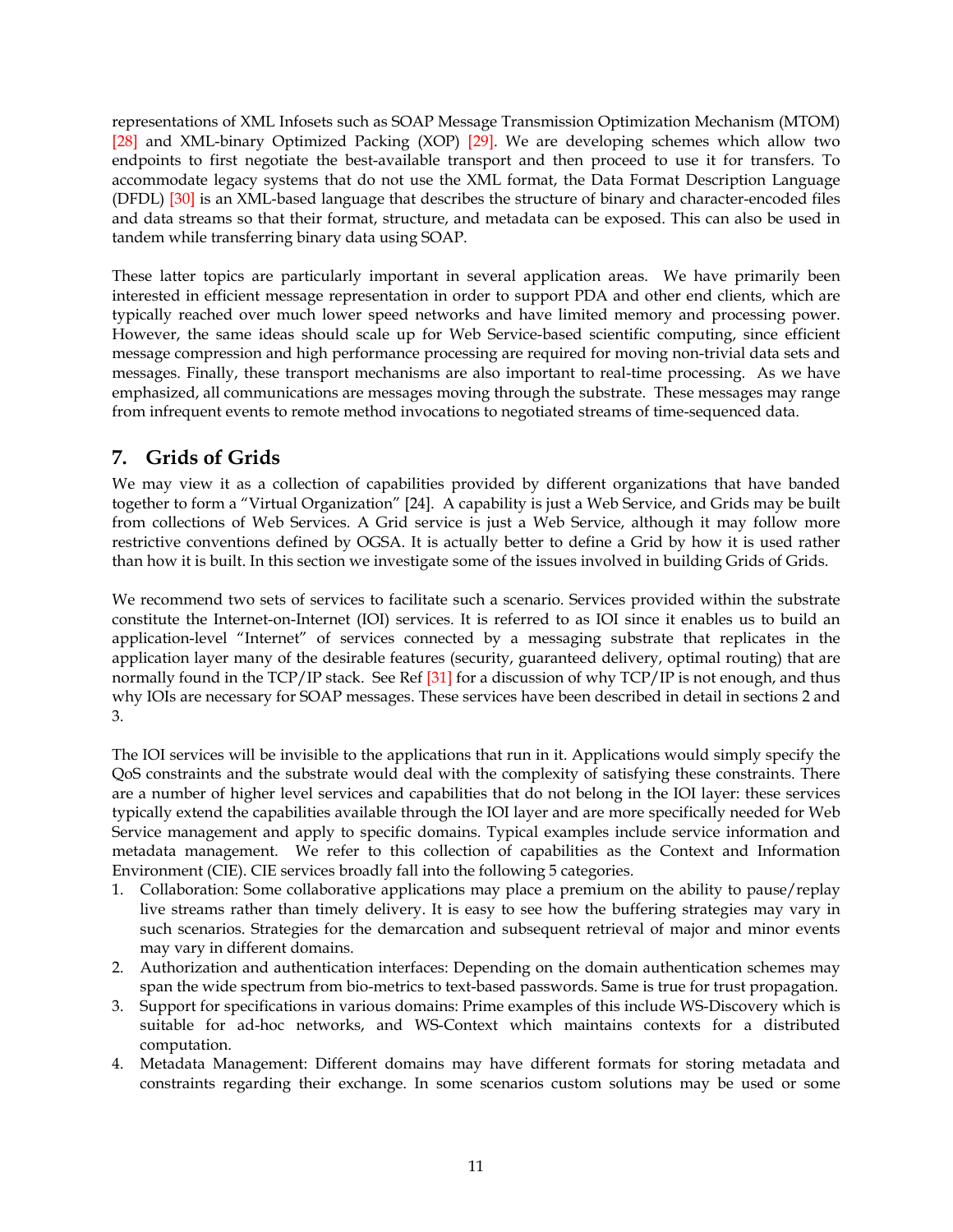endpoints may choose to use WS-Metadata exchange which facilitates exchange of metadata between two end points.

5. Portal Services: This involves allowing access to all metadata, the management of system deployments, firewall tunnels, performance information, and error-logs. Additionally a portal service may aggregate a set of services and provide a domain specific view of the state of these services.

Grids of Grids are composed of applications and services from many different domains. In the next section, we take an extended example from Geographical Information Services, which combine streaming data sources with data filters and online data mining applications.

## **8. Applications to Earthquake Science and Geographical Information Systems Grids**

### **8.1 A Motivating Example: Data Mining Live GPS Streams**

SERVO Grid [4, 5] is a Grid system for earthquake modeling and simulation and includes a diverse set of applications, but we will focus on Robert Granat's Regularized Deterministic Annealing Hidden Markov Model (RDAHMM) application [32]. An earlier, non-streaming version of this application was discussed in [33]. RDAHMM may be used to analyze arbitrary time ordered data, such as GPS position measurements and seismic records, to identify underlying modes of the system. This occurs in three distinct methods of operation:

- 1. **Training and mode analysis:** this phase applies to historical data. The RDAHMM application is applied to a particular data set (i.e. an archived time sequence from a GPS station) in order to determine the historical modes. These may be compared to known physical processes, but the mode identification process does not involve fixed parameters.
- 2. **Change detection:** once RDAHMM has initially identified a system's historical modes (a onetime operation), it can be used to detect mode changes in new, incoming data streams. Typically we need one logical RDAHMM application per data source (i.e. GPS station). RDAHMM clones may be periodically retrained on the updated historical data sets.
- **3. Event Accumulation and Notification:** Methods of operation (1) and (2) apply to specific data sources, but we will also be interested in network-wide events. For example, there may be several causes for individual GPS stations to undergo mode transitions, but simultaneous mode change events in several stations in the same geographic region may be associated with underlying seismic events. Such network-wide changes need to spawn additional notifications, to both humans and other application codes.

Data mining of live data streams [34, 35, 36, 37] is an important scientific Grid application in many areas of crisis management and homeland security. As we have outlined in the previous sections of this chapter, Service Oriented Architecture-based Grids implemented with Web Service standards will meet many of the requirements of real-time Grids, providing a system based open and extensible standards. As we have emphasized above, messages are a key component of SOA systems, and a software messaging substrate such as NaradaBrokering may be used to implement the qualities of service demanded by sophisticated Grids. As we emphasize again here, there is no difference between notifications, events, and data transfers from the point of view of the messaging substrate. Substrates such as the NaradaBrokering system may be applied equally well to problems in Web Service Eventing/Notification and to streaming data. Web Service Architectures likewise may be adapted to streaming applications and associated message patterns, just has they have been applied to remote procedure call-style patterns.

For the problem at hand, we may identify several important components, which we review in more detail below. First, the GPS station network is an example of a Geographical Information System (GIS). It requires a diverse set of services for such tasks as accessing archival data, accessing streaming data,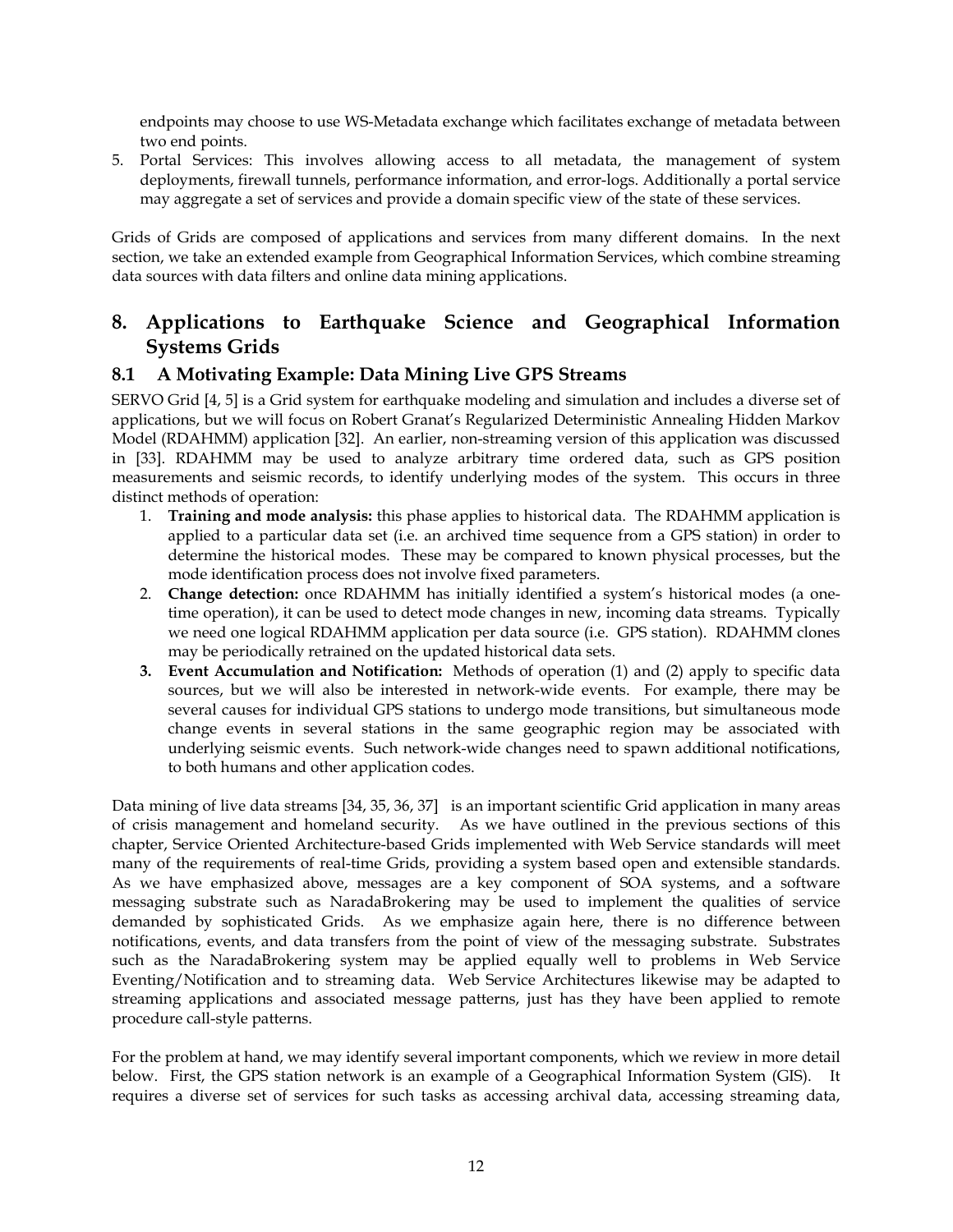querying metadata that describes various members of the GPS network, and so on. These may be coupled to more traditional science Grid services for running and managing applications. Second, we have a diverse set of messages and services in the system: GPS stations provide streaming data, but we must also manage a) metadata services that describe individual stations in the network, b) less frequent messages (change events) that indicate a station has changed modes (which may occur only a few times per year), c) other GIS services for generating maps used for user interfaces; and d) services for managing application codes (such as RDAHMM) that are in the loop.

### **8.2 Geographic Information Systems and GIS Grids**

Advances in Internet and distributed systems helped academia, governments and businesses to provide access to a substantial amount of geospatial data. The GIS community must face the following challenges:

- 1. Adoption of universal standards: Over the years organizations have produced geospatial data in proprietary formats and developed services by adhering to differing methodologies;
- 2. Distributed nature of geospatial data: Because the data sources are owned and operated by individual groups or organizations, geospatial data is in vastly distributed repositories,
- 3. Service interoperability: Computational resources used to analyze geospatial data are also distributed and require the ability to be integrated when necessary.

The Open Geospatial Consortium, Inc (OGC) represents a major effort to address some of these problems. The OGC is an international industry consortium of more than 270 companies, government agencies and universities participating in a consensus process to develop publicly available interface specifications. OGC Specifications support interoperable solutions that "geo-enable" the Web, wireless and locationbased services, and mainstream IT. OGC has produced many specifications for web based GIS applications such as Web Feature Service (WFS) [38] and the Web Map Service (WMS) [39]. Geography Markup Language (GML) [40] is widely accepted as the universal encoding for geo-referenced data. In addition to the more traditional HTTP request/response style services, the OGC is also defining the SensorML family of services [41].

The GIS community quite obviously represents a major sub-domain in the "Grid of Grids" picture. By architecting GIS services using Web Services, and be placing these services within a SOA messaging substrate, we may integrate GIS Grid Services with other applications. Our work on GIS services as Web Services is described in more detail in [4, 5].

GIS applications developed by various vendors and academic institutions have become more complex as they are required to process larger data sets, utilize more computing power and in some cases need to collect data from distributed sources. Traditionally GIS applications are data centric: they deal with archived data. However, with sensor-based applications gaining momentum the need of integrating realtime data sources such as sensors, radars, or satellites with high end computing platforms such as simulation, visualization or data mining applications introduces several important distributed computing challenges to GIS community.

Although commercial GIS applications provide various solutions to these problems, most of the solutions are based on more traditional distributed computing paradigms such as static server-client approaches. Traditional point to point communication approaches tend to result in more centralized, tightly coupled and synchronous applications which results in harder management practices for large scale systems. Modern large scale systems on the other hand require more flexible asynchronous communication models to cope with the high number of participants and transfer of larger data sets between them.

#### **Defining a Common Data Format**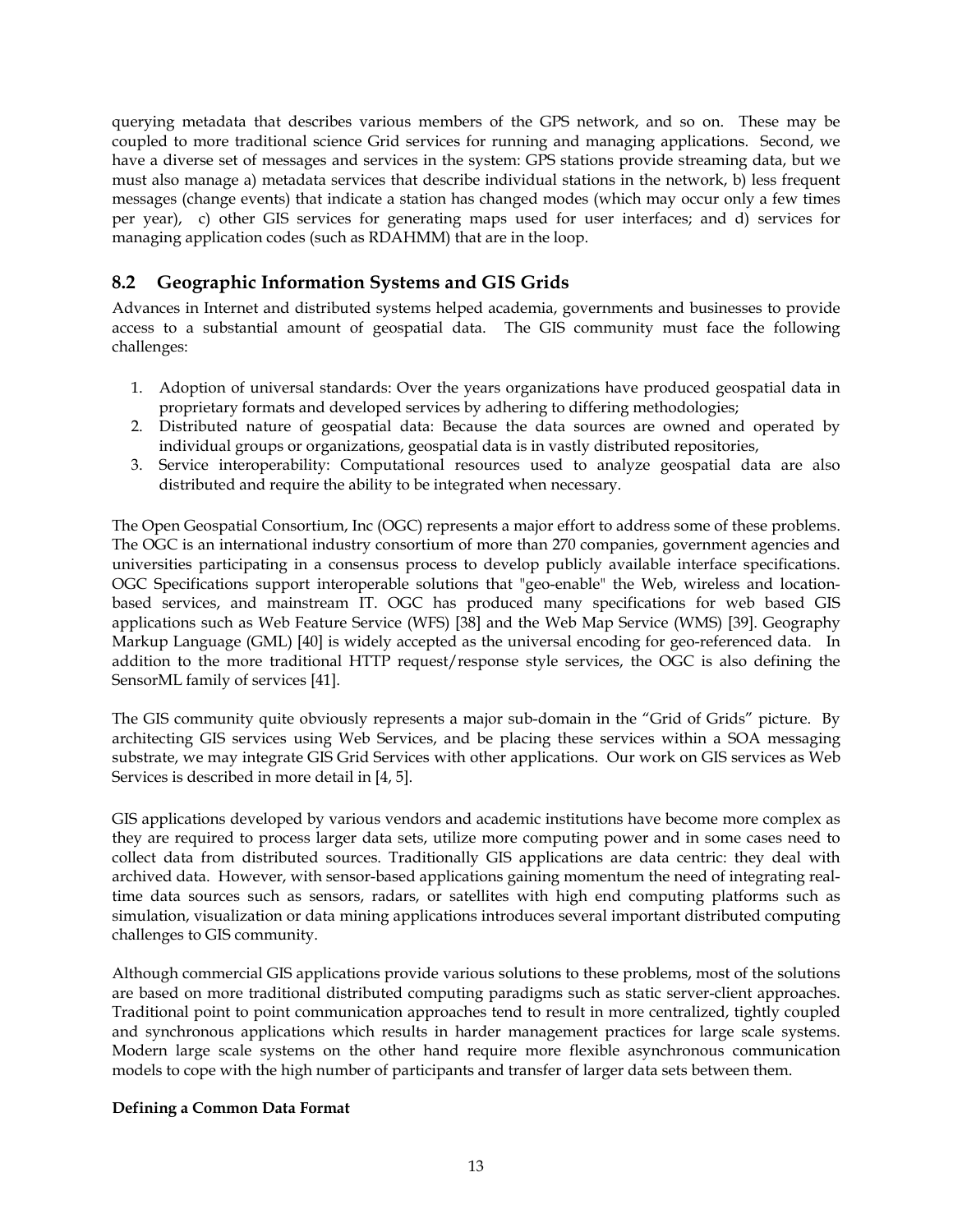The first step for building such services is to decide appropriate encodings for describing the data. The importance of the data format lies in the fact that it becomes the basic building block of the system which in turn determines the level of interoperability. Use of a universal standard like XML greatly increases the number of users from different backgrounds and platforms who can easily incorporate our data products into their systems. Furthermore, services and applications are built to parse, understand and use this format to support various operations on data. So in a sense the type and variety of the tools being used in the development and data assimilation processes depend on the format initially agreed.

For these reasons we use GML, a commonly accepted XML based encoding for geospatial data, as our data format in GIS-related applications. One important fact about GML is that, although it offers particular complex types for various geospatial phenomena, users can employ a variety of XML Schema development techniques to describe their data using GML types. This provides a certain degree of flexibility both in the development process and in the resulting data products. For instance, depending on the capability of the environment schema developers may exclusively use certain XML Schema types and choose not to incorporate more obscure ones because of incompatibility issues. As a result a particular geospatial phenomenon can be described by different valid GML schemas.

By incorporating GML in our systems as de facto data format we gain several advantages:

- 1. It allows us to unify different data formats. For instance, various organizations offer different formats for position information collected from GPS stations. GML provides suitable geospatial and temporal types for this information, and by using these types a common GML schema can be produced. (See http://www.crisisgrid.org/html/servo.html for sample GML schemas for GPS and Seismic data)
- 2. As more GIS vendors are releasing compatible products and more academic institutions use OGC standards in their research and implementations, OGC specifications are becoming de facto standards in GIS community and GML is rapidly emerging as the standard XML encoding for geographic information. By using GML we open the door of interoperability to this growing community.
- 3. GML and related technologies allow us to build general set of tools to access and manipulate data. Since GML is an XML dialect, any XML related technology can be utilized for application development purposes. Considering the fact that in most cases the technologies for collecting data and consecutively the nature of the collected data product would stay the same for a long period of time the interfaces we create for sharing data won't change either. This ensures having stable interfaces and libraries.

### **8.2.1 Data Binding**

Establishing XML or some flavor of it as the default message/data format for the global system requires consideration of a Data Binding Framework (DBF) for generating, parsing, marshalling and unmarshalling XML messages. Marshalling and un-marshalling operations convert between XML-encoded formats and (typically Java) binding classes that can be used to simplify data manipulation.

Being able to generate XML instances and parsing them in a tolerable amount of time is one of the criteria while choosing such a framework, because message processing time would affect overall system performance as well as the performance of the individual XML processing component.

Another criterion to consider is the ability of the binding framework to successfully generate valid instances according to the Schema definitions. This is a major problem for DBFs since not all of the XML Schema types can be directly mapped to Object Oriented Programming constructs. Some of the XML Schema types (such as Substitution Groups which are heavily used in GML Schemas) do not correspond to types in Object Oriented world and this causes difficulties while processing the XML documents. Various Data Binding Frameworks offer different solutions, some of which are more elaborate than the other and depending of the nature of the data a suitable framework must be chosen.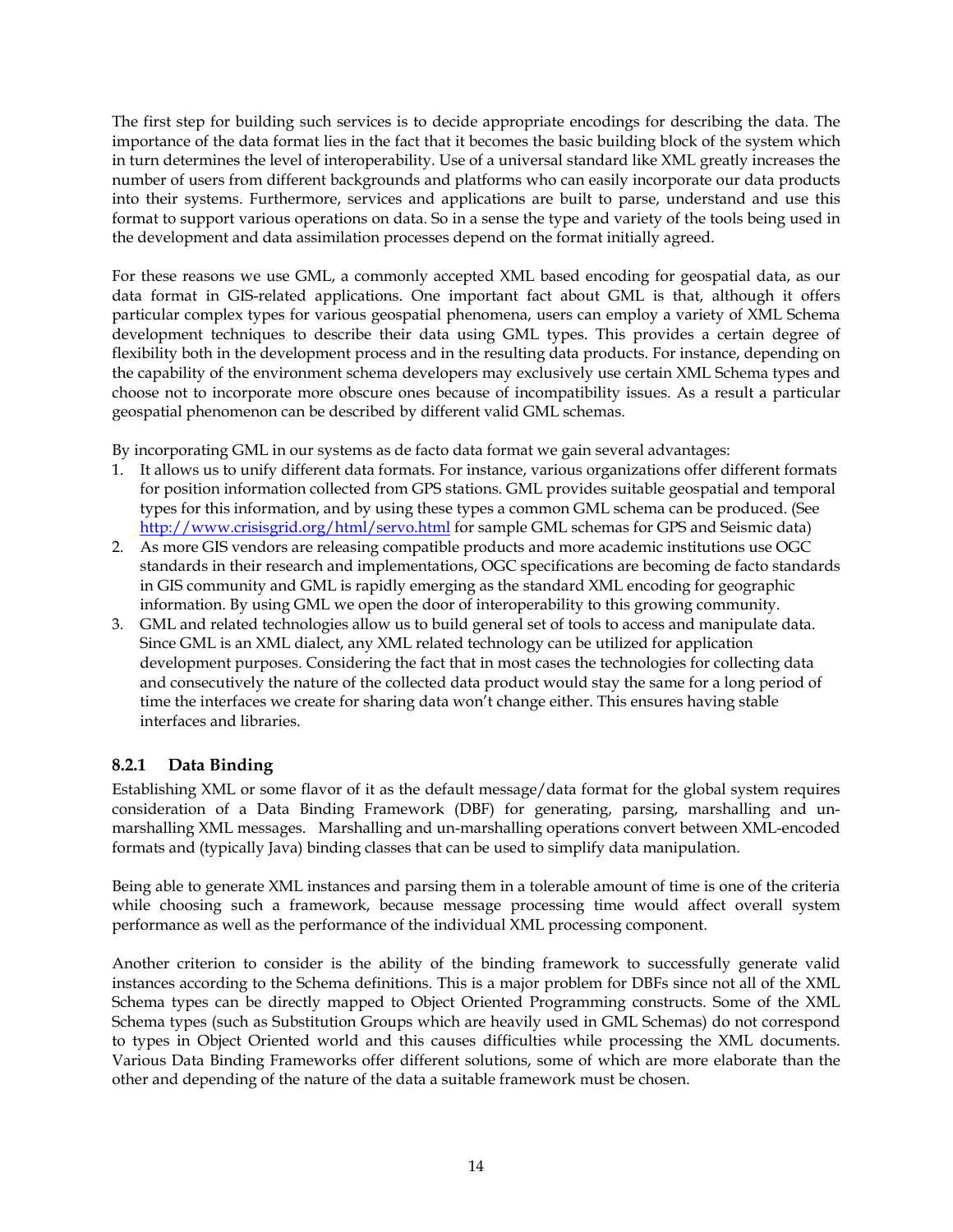#### **8.2.2 Data Services**

GIS systems are supposed to provide data access tools to the users as well as manipulation tools to the administrators. In principle the process of serving data in a particular format is pretty simple when it is made accessible as files on an HTTP or FTP server. But additional features like query capabilities on data or real-time access in a streaming fashion require more complicated services. As the complexity of the services grows, the client's chance of easily accessing data products decreases, because every proprietary application developed for some type of data require its own specialized clients. Web Services help us overcome this difficulty by providing standard interfaces to the tools or applications we develop.

No matter how complex the application itself, its WSDL interface will have standard elements and attributes, and the clients using this interface can easily generate methods for invoking the service and receiving the results. This method allows providers to make their applications available to others in a standard way.

The usefulness of Web Services is constrained by several factors. They can be used in several cases such as

- The volume of data transferred between the server and the client is not high. Actual amount of data can be transferred depends on a number of factors like the protocol being used to communicate or maximum allowed size by HTTP;
- Time is not a determining factor. Despite the obvious advantages, current HTTP-based implementations do not provide desirable results for systems that require fast response and high performance. This is simply due to the delays caused by data transfer over network, network constraints, and HTTP request-response overhead.

Most scientific applications that couple high performance computing, simulation or visualization codes with databases or real-time data sources require more than mere remote procedure call message patterns. These applications are sometimes composite systems where some of the components require output from others and they are asynchronous, it may take hours or days to complete. Such properties require additional layers of control and capabilities from Web Services which introduces the necessity for a messaging substrate that can provide these extra features.

## **9. SOPAC GPS Services: Real Time Streaming Support for Position Messages**

To demonstrate the use of technologies discussed earlier we describe GPS Services developed for the Scripps Orbit and Permanent Array Center (SOPAC) GPS data networks. Two of SOPAC's GPS networks are distributed in San Diego Counties and Riverside/Imperial Counties, respectively, and provide publicly available data. Raw data from the GPS stations are continuously collected by a Common Link proxy (RTD server) and archived in RINEX files.

The data collected from the GPS stations are served in 3 formats:

- **RAW**: For archiving and record purposes, not interesting for scientific applications, not available in real-time.
- **RTCM**: Published real-time and no records are kept. This is useful for RTCM capable GPS receivers as reference.
- **Positions**: Positions of the stations. Updated and presented every second. GPS Time Series can be produced using these positions and they can be in different epochs such as hourly, daily, etc.

Position information is used by RDAHMM and other applications. The RTD server however outputs the position messages in a binary format called RYO. This introduces another level of complexity on the client side because the messages have to be converted from binary RYO format.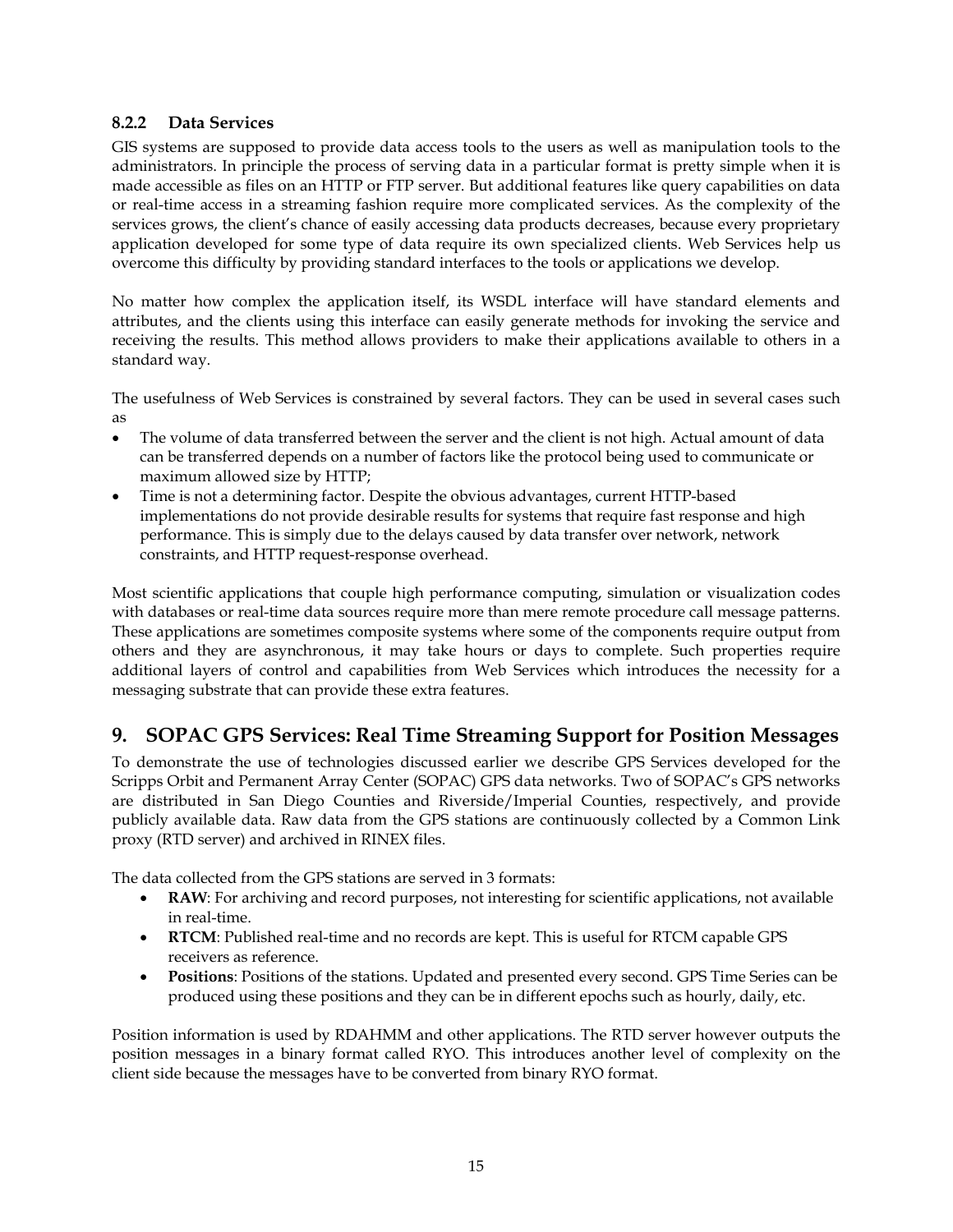To receive station positions, clients are expected to open a socket connection to the RTD server. An obvious downside of this approach is the extensive load this might introduce to the server when multiple clients are connected.

After the RTD server receives raw data from the stations it applies filters and for each network generates a message. This message contains a collection of position information for every individual station from which the position data has been collected in that particular instant. In addition to the position information there are other measurements in a message such as quality of the measurement, variances etc. For each GPS network, the RTD server broadcasts one position message per second through a port in RYO format. This is depicted on the left hand sides of Figures 5 and 6.

As we discuss below, to make the position information available to the clients in a real-time streaming fashion we are using the NaradaBrokering messaging system. Additionally we developed applications to serve position messages in ASCII and GML formats. This allows applications to choose the format that they want for applications will additionally allow us to implement more finely grained network subscriptions: users and applications don't have to process an entire network's stream to receive the subset of GPS stations that they want. RDAHMM provides a specific example for this: we need to apply RDAHMM change detection to individual GPS station signals.

#### **9.1.1 Decoding RYO Messages**

As shown in Figures 5 and 6, the incoming data streams must be converted into various formats. This is done by using developed specialized services that subscribe to specific topics and republish the decoded data to topics associated with the new format.

For example, the RYO Message Type 1 starts with a 5-byte Header which is followed by a 47-byte GPS Position message. Three types of optional blocks may follow the Position Message and a 2-byte checksum is located at the end of the message.

| Header- 5 bytes       |                                  |         |       |      |             |          |       |
|-----------------------|----------------------------------|---------|-------|------|-------------|----------|-------|
| <b>Sync</b><br>Marker | <b>Byte</b><br>Count             | Message |       |      |             |          |       |
|                       | <b>Position Message 47 bytes</b> |         |       |      |             |          |       |
|                       |                                  | Site    | Site  | Site | <b>XYZT</b> | Position |       |
|                       | GPS ms<br>of Week                | Index   | Count | D    | Position    | Quality  | Flags |
| <b>GPS</b><br>Week    | <b>Optional Blocks</b>           |         |       |      | Checksum    |          |       |

A non-blocking Java Socket connection is made to RTP server to collect RYO messages. We use thread programming techniques for this purpose. An RYO Decoder application which uses binary conversion tools converts RYO messages into text messages. Furthermore since we do not expect clients to know about the GPS time format we convert GPSWeek and GPSmsOfWeek values to Gregorian calendar format (i.e. 2005-19-07/04:19:44PM-EST). Additionally since we anticipate some clients to expect position information in terms of Latitude and Longitude, we calculate Latitude, Longitude and Height values from XYZT Position.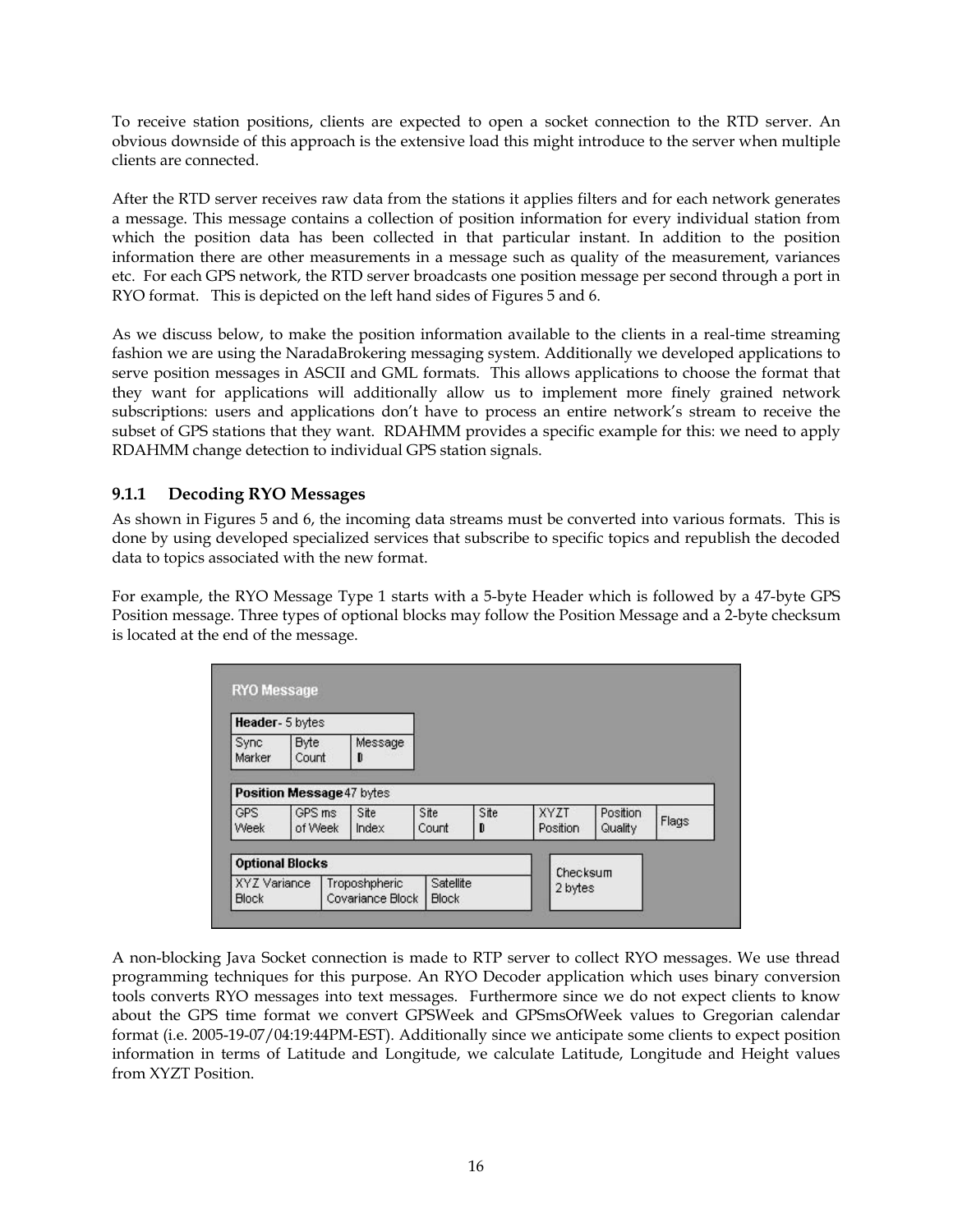#### **9.1.2 GML Schema for Position Messages and Data Binding**

We have developed a GML conformant Schema to describe Position Messages. The Schema is based on RichObservation type which is an extended version of GML 3's Observation model. This model supports Observation Array and Observation Collection types which are useful in describing SOPAC Position messages since they are collections of multiple individual station positions. We follow strong naming conventions for naming the elements to make the Schema more understandable to the clients.

We used Apache XML Beans for data binding purposes: these convert ASCII data streams into XML. SOPAC GML Schema and sample instances are available here: http://www.crisisgrid.org/schemas

#### **9.1.3 Integrating NaradaBrokering with Streaming GPS Measurements**

After we have services for decoding position information into three different formats we may integrate these services with NaradaBrokering to provide real-time access to data. The following figures depict the use of NaradaBrokering topics in the system. Figure 5 depicts the flow of data to interested subscribers: applications like RDAHMM, databases for permanent storage, and portal systems (such as QuakeSim) for human interaction. To support these various consumers, we must provide different versions of the data stream.





Figure 6 expands Figure 5 to illustrate the basic routing techniques. The GPS network data streams are collectively made available by Scripps through ports 7010 and 7011. These two ports serve all the data from two distinct networks, each with 15 stations. The data is published in RYO format. We intercept this data through Java proxies that act as publishers on the topics RYO1 and RYO2 to a NaradaBrokering node. Subscribers to this topic may be any number of applications capable of handling these binary formats, including translation programs. As shown in Figure 6, these streams are translated into ASCII text formats by RYO Decoders. These decoders then publish the data back to the broker network on new topics, Positions/Text1 and Positions/Text2 in the figure. Any number of listening applications may receive this data, including (as shown in the figure), GML Converters that transform the ASCII streams into GML suitable for GIS applications.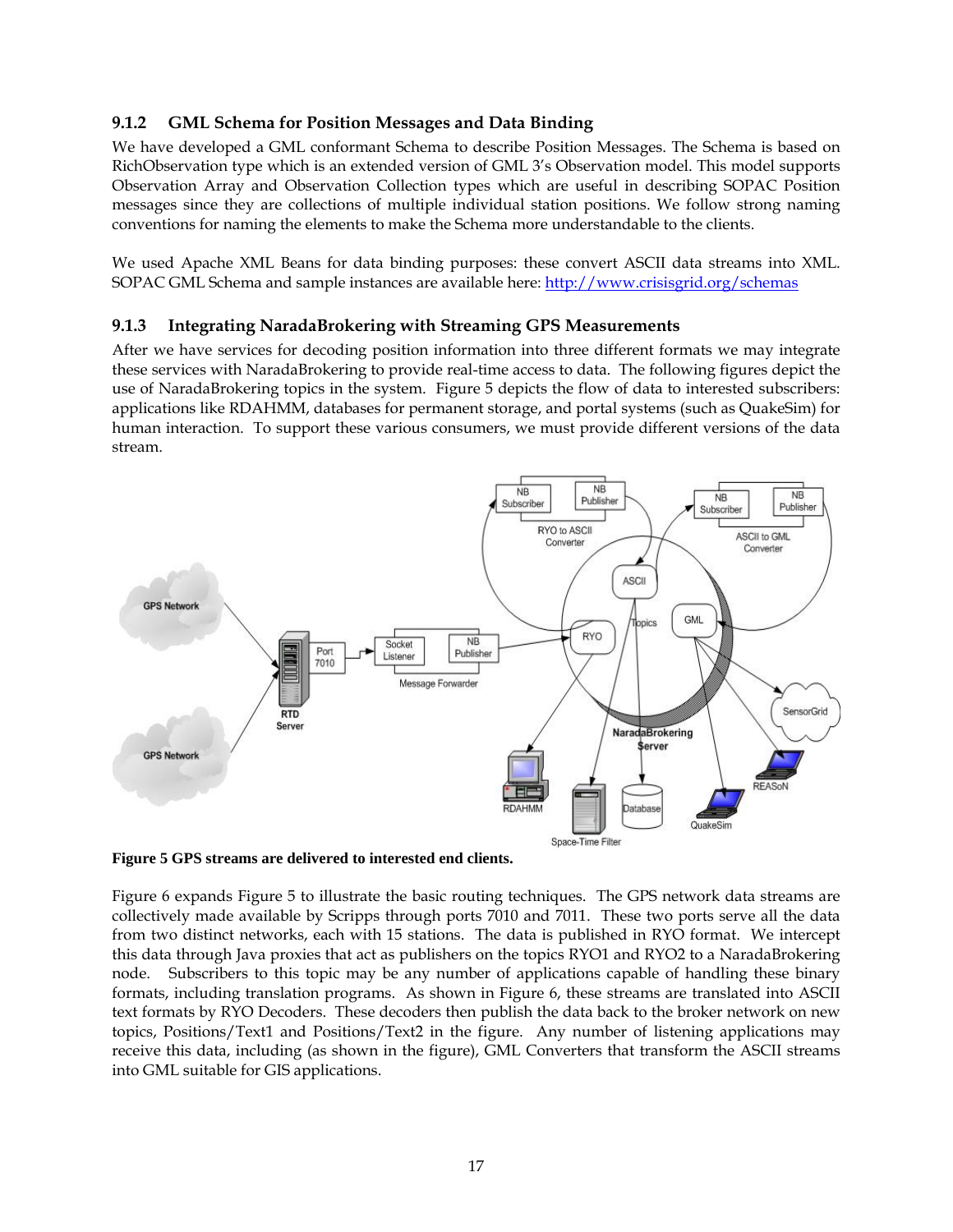

#### **Figure 6 GPS network integrated with NaradaBrokering.**

Currently the system is being tested for San Diego Counties and Riverside/Imperial Counties GPS networks. The following tables show the current information for NaradaBrokering Server and topic names:

| Format           | Topic Name                        |  |
|------------------|-----------------------------------|--|
| <b>RYO</b>       | SOPAC/GPS/Positions/SanDiego/RYO  |  |
| Text             | SOPAC/GPS/Positions/SanDiego/Text |  |
| GML              | SOPAC/GPS/Positions/SanDiego/GML  |  |
| San Diego County |                                   |  |

|  | NaradaBrokering Server address: xsopac.ucsd.edu:3045 |
|--|------------------------------------------------------|
|  |                                                      |

| Format     | Topic Name                         |
|------------|------------------------------------|
| <b>RYO</b> | SOPAC/GPS/Positions/Riverside/RYO  |
| Text       | SOPAC/GPS/Positions/Riverside/Text |
| GML        | SOPAC/GPS/Positions/Riverside/GML  |
|            | Riverside/Imperial County          |

We may add more filters to the data and develop more finely grained topics. For example, after decoding the binary stream, we may publish the individual GPS station data streams to individual topics.

#### **9.2 Building a Sensor Grid**

We are developing a Service Oriented Architecture to support real-time integration of sensor data with scientific applications such as simulation, visualization or data mining software.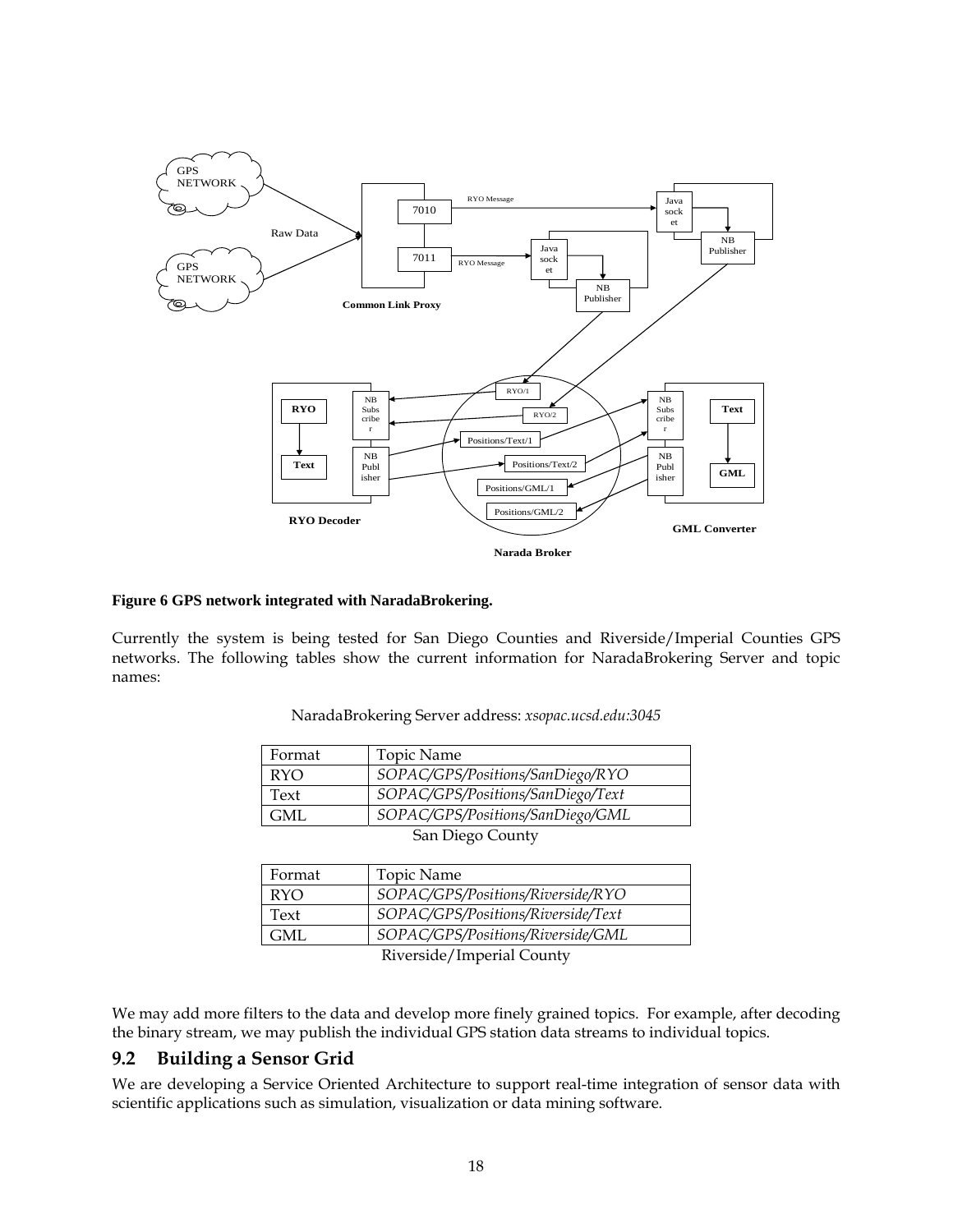Scientific applications that require processing of huge data sets are increasing in number with the evolution of computing resources, network bandwidth, and storage capabilities etc. At the same time some of the applications are being designed to run on real-time data to provide near-real time results; such applications are gaining ground in systems like Crisis Management or Early Warning Systems because they allow authorities to take action on time. Earthquake data assimilation tools are good examples of this group since they use data from Seismic or GPS sensors. However, in SERVO Grid, most of these tools currently consume data from repositories and they do not have access to real-time data due to several reasons.



**Figure 7Sensor Grid services integrated with streaming data sources.** 

A Sensor Grid architecture will couple data assimilation tools with real-time data using GIS standards and Web Services methodologies. The system will use NaradaBrokering as the messaging substrate and this will allow high performance data transfer between data sources and the client applications. The Standard GIS interfaces and encodings like GML will allow data products to be available to the larger GIS community.

Figure 7 shows the major components of Sensor Grid using SensorML components. The client discovers the related Sensor Collection Service (SCS) information by using search interfaces provided by Information Service (IS). IS returns a handler which contains the WSDL address of the SCS that has access to the particular sensor client requests. The client then sends a getData query to SCS. Depending on the nature of the query SCS may take two actions; if the query is for archived sensor data then it requests data from the Observation Archives and returns it to the client. But if the client wants to access real-time data then it returns a data handler which contains the broker information and topic name for the sensor. Also depending on the size of the archived data SCS may choose one of two options for data transfer; if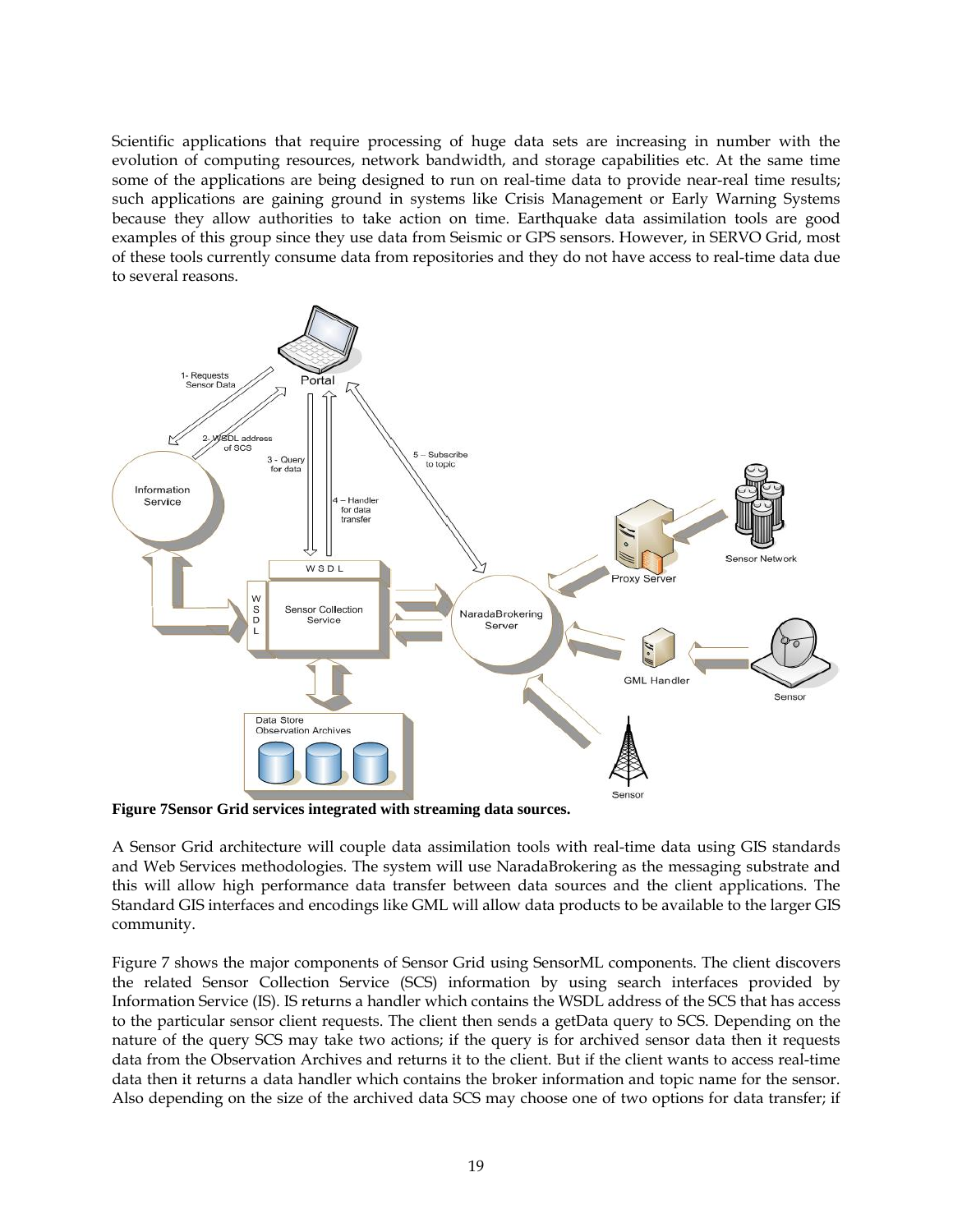the result size is relatively small then it is returned via SOAP message, otherwise NaradaBrokering is used. SCS also keeps information about the sensors themselves. This information is encoded in SensorML. After receiving the broker address and the topic name, client may subscribe to the NaradaBrokering server to receive real-time data.

### **10. Conclusions**

As standards such as SOAP 1.2, WSDL 2.0, and WS-Addressing become widely implemented and deployed, the initial concepts and implementations of Web Services as "remote procedure calls for the Web" are giving way to a more message-oriented, service-oriented approach. Such systems place an emphasis on managing secure, reliable messages that may be delivered in any number of ways across multiple routing SOAP intermediaries.

As we have discussed in this article, all communications in SOA-based systems are messages. Further, the correct way to implement these systems is to place the service "islands" on a software-level messaging substrate that implements efficient routing, security, reliability and other qualities of service. As we have shown, such systems support messages of all types, from infrequent update notification events to continuous streams.

Many important Grid applications in real-time data mining involve all of these message types. We have discussed a GIS example from our SERVOGrid work that uses the NaradaBrokering messaging system for managing data streams from GPS stations. We are in the process of connecting these to RDAHMM, a time series data analysis program useful for mode change detection. These streaming services are part of a more comprehensive system involving code execution services and information/metadata services.

### **11. References**

- [1] I. Foster, C. Kesselman, J. Nick, S. Tuecke, "The Physiology of the Grid: An Open Grid Services Architecture for Distributed Systems Integration." Open Grid Service Infrastructure WG, Global Grid Forum, June 22, 2002. Available from http://www.globus.org/research/papers/ogsa.pdf.
- [2] D. Booth, H. Haas, F. McCabe, E. Newcomer, M. Champion, C. Ferris, and D. Orchard, "Web Services Architecture." W3C Working Group Note 11 February 2004. Available from http://www.w3.org/TR/2004/NOTE-ws-arch-20040211/.
- [3] I. Foster (ed), J. Frey (ed), S. Graham (ed), S. Tuecke (ed), K. Czajkowski, D. Ferguson, F. Leymann, M. Nally, I. Sedukhin, D. Snelling, T. Storey, W. Vambenepe, S. Weerawarana, "Modeling Stateful Resources with Web Services v. 1.1." March 5, 2004. Available from http://www-106.ibm.com/developerworks/library/ws-resource/ws-modelingresources.pdf.
- [4] Andrea Donnellan, Jay Parker, Geoffrey Fox, Marlon Pierce, John Rundle, Dennis McLeod Complexity Computational Environment: Data Assimilation SERVOGrid 2004 Earth Science Technology Conference June 22 - 24 Palo Alto.
- [5] Andrea Donnellan, Jay Parker, Greg Lyzenga, Robert Granat, Geoffrey Fox, Marlon Pierce, John Rundle, Dennis McLeod, Lisa Grant, Terry Tullis The QuakeSim Project: Numerical Simulations for Active Tectonic Processes 2004 Earth Science Technology Conference June 22 - 24 Palo Alto.
- [6] Web Services Description Language (WSDL) 1.1 http://www.w3.org/TR/wsdl
- [7] Web Services Eventing. Microsoft, IBM & BEA. http://ftpna2.bea.com/pub/downloads/WS-Eventing.pdf
- [8] Web Services Base Notification (WS-BaseNotification). IBM, Globus, Akamai et al. ftp://www6.software.ibm.com/software/developer/library/ws-notification/WS-BaseN.pdf
- [9] Web Services Brokered Notification Notification (WS-BrokeredNotification). IBM, Globus, Akamai et al. ftp://www6.software.ibm.com/software/developer/library/ws-notification/WS-BrokeredN.pdf
- [10]Web Services Topics (WS-Topics). IBM, Globus, Akamai et al. ftp://www6.software.ibm.com/software/developer/library/ws-notification/WS-Topics.pdf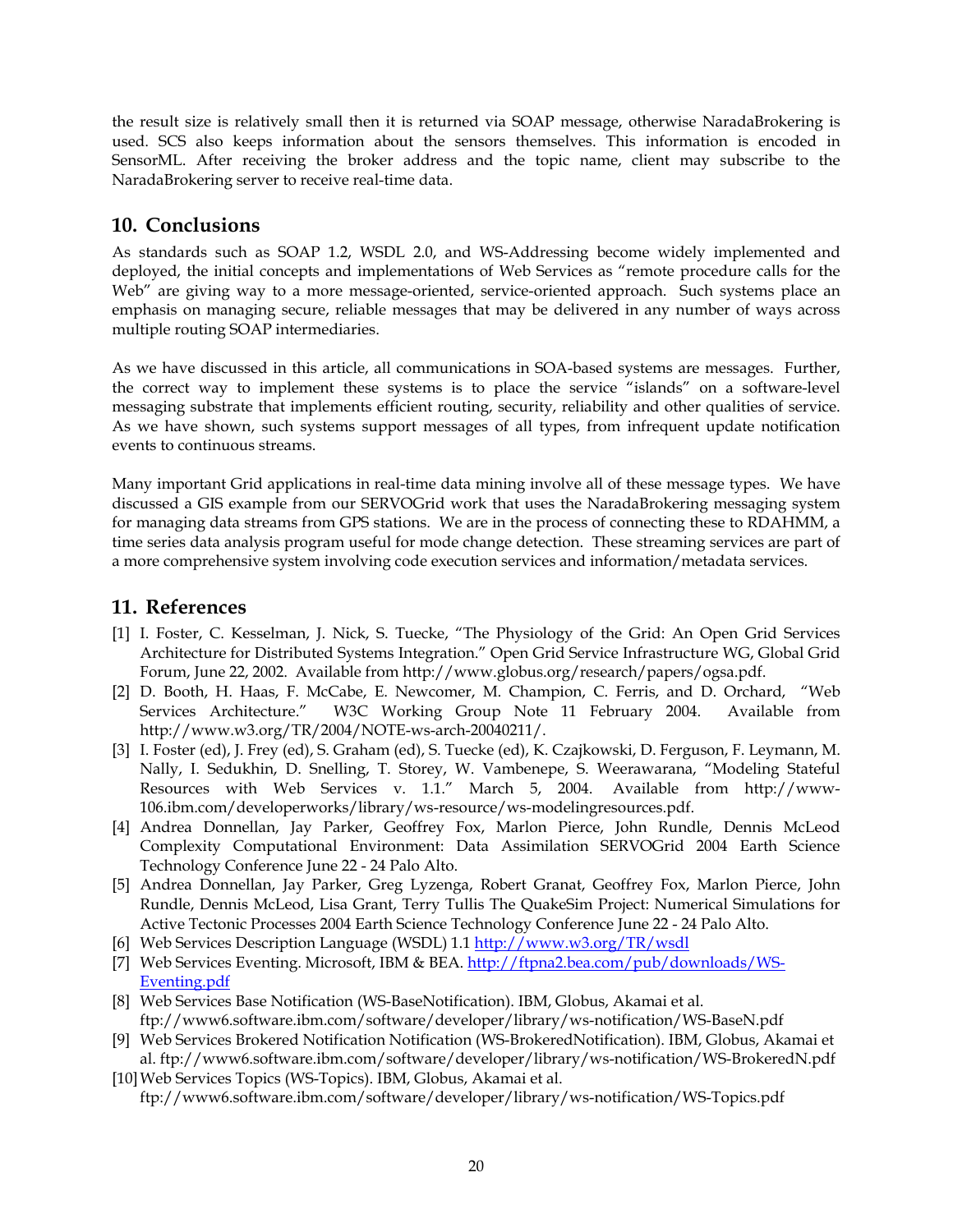- [11]WS-Resource Properties. IBM, Globus, USC et al. http://www-106.ibm.com/developerworks/library/ws-resource/ws-resourceproperties.pdf
- [12] Web Services Resource Lifetime. IBM, Globus, USC et al. http://www-106.ibm.com/developerworks/library/ws-resource/ws-resourcelifetime.pdf
- [13]I. Foster (ed), J. Frey (ed), S. Graham (ed), S. Tuecke (ed), K. Czajkowski, D. Ferguson, F. Leymann, M. Nally, I. Sedukhin, D. Snelling, T. Storey, W. Vambenepe, S. Weerawarana, "Modeling Stateful Resources with Web Services v. 1.1." March 5, 2004. Available from http://www-106.ibm.com/developerworks/library/ws-resource/ws-modelingresources.pdf.
- [14]Web Services Reliable Messaging TC WS-Reliability. http://www.oasis-open.org/
- [15]Web Services Reliable Messaging Protocol (WS-ReliableMessaging)

ftp://www6.software.ibm.com/software/devel oper/library/ws-reliablemessaging200403.pdf [16] Web Services Security. OASIS. http://www.oasis-

- open.org/committees/tc\_home.php?wg\_abbrev=wss
- [17]Geoffrey Fox, Shrideep Pallickara and Savas Parastatidis Towards Flexible Messaging for SOAP Based Services. To appear, proceedings of ACM/IEEE Conference on Supercomputing Applications 2004*.*
- [18]The NaradaBrokering Project at the Community Grids Lab: http://www.naradabrokering.org
- [19]Shrideep Pallickara and Geoffrey Fox. NaradaBrokering: A Middleware Framework and Architecture for Enabling Durable Peer-to-Peer Grids. Proceedings of ACM/IFIP/USENIX International Middleware Conference Middleware-2003.
- [20]Shrideep Pallickara et. al. Performance of a Possible Grid Message Infrastructure. (To appear) Journal of Concurrency and Computation: Practice & Experience. UK e-Science meeting on Grid Performance Edinburgh, UK.
- [21]Shrideep Pallickara and Geoffrey Fox. On the Matching Of Events in Distributed Brokering Systems. Proceedings of IEEE ITCC Conference on Information Technology. April 2004. pp 68-76 Volume II.
- [22]Shrideep Pallickara and Geoffrey Fox. A Scheme for Reliable Delivery of Events in Distributed Middleware Systems. Proceedings of the IEEE International Conference on Autonomic Computing. 2004.
- [23]G. Fox, S. Lim, S. Pallickara and M. Pierce. Message-Based Cellular Peer-to-Peer Grids: Foundations for Secure Federation and Autonomic Services. (To appear) Journal of Future Generation Computer Systems.
- [24]Hasan Bulut, Shrideep Pallickara and Geoffrey Fox. Implementing a NTP-Based Time Service within a Distributed Brokering System. ACM International Conference on the Principles and Practice of Programming in Java. Pp 126-134.
- [25]Pallickara et al. A Security Framework for Distributed Brokering Systems. Available from http://www.naradabrokering.org.
- [26] Gudgin, M., Hadley, M., Mendelsohn, N., Moreau, J.-J., and Nielsen, H. (2003), SOAP Version 1.2 Part 1: Messaging Framework. W3C Recommendation 24 June 2003. Available from http://www.w3c.org/TR/soap12-part1/
- [27]Universal Description, Discovery and Integration UDDI.
- [28]SOAP Message Transmission Optimization Mechanism. Microsoft, IBM and BEA. http://www.w3.org/TR/2005/REC-soap12-mtom-20050125/
- [29]XML-binary Optimized Packing. Microsoft, IBM and BEA. http://www.w3.org/TR/2005/RECxop10-20050125/ .
- [30] The Data Format Description Language (DFDL) working group. https://forge.gridforum.org/projects/dfdl-wg/.
- [31]W. Vogels, "Web Services Are Not Distrubted Objects." IEEE Internet Computing, vol. 7 (6), pp59-66, 2003.
- [32]Robert Granat, Regularized Deterministic Annealing EM for Hidden Markov Models, Doctoral Dissertation, University of California Los Angeles, 2004.
- [33]Harshawardhan Gadgil, Geoffrey Fox, Shrideep Pallickara, Marlon Pierce, Robert Granat A Scripting based Architecture for Management of Streams and Services in Real-time Grid Applications